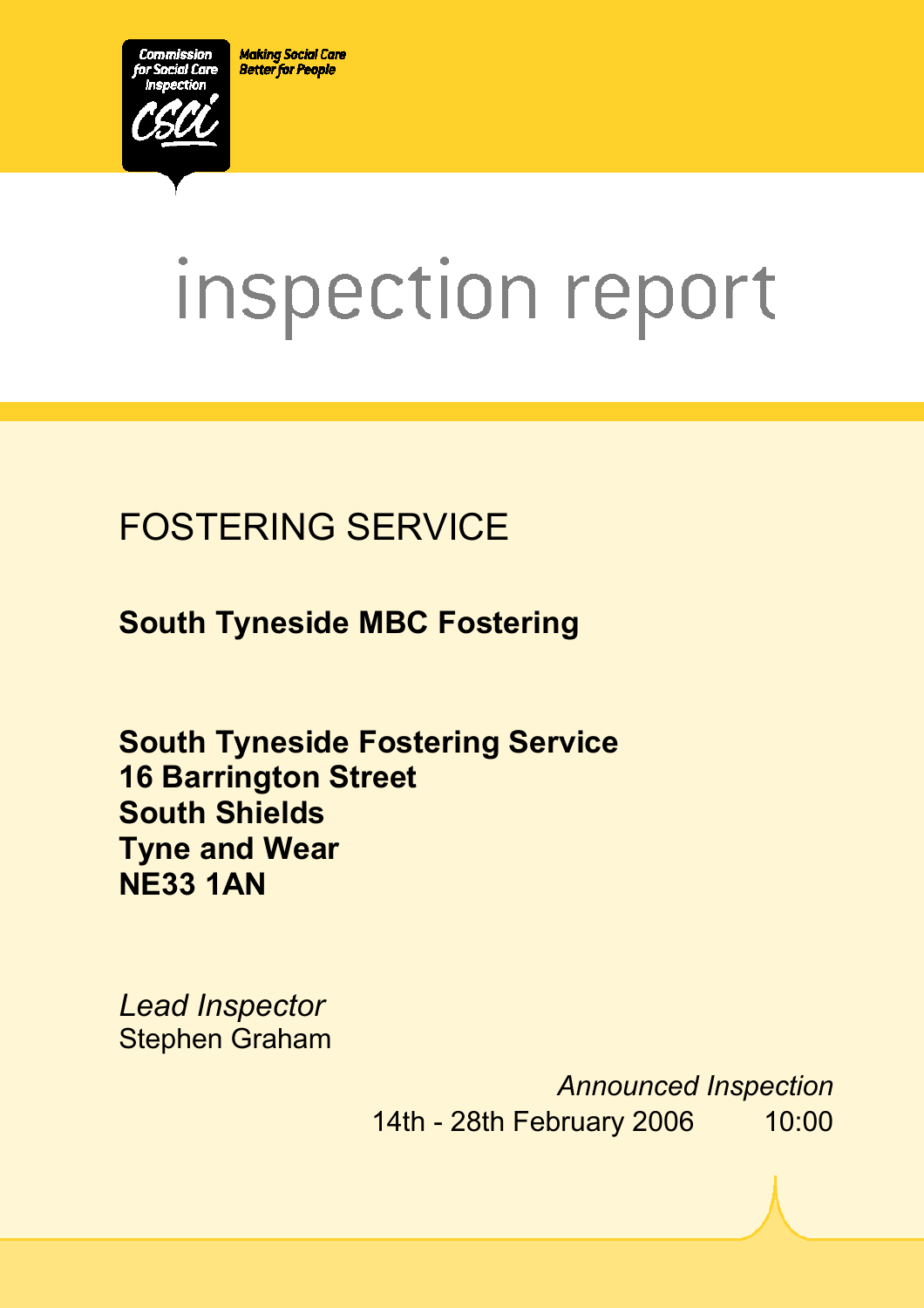The Commission for Social Care Inspection aims to:

- Put the people who use social care first
- Improve services and stamp out bad practice
- Be an expert voice on social care
- Practise what we preach in our own organisation

| <b>Reader Information</b> |                                                                                                                                                                                                              |  |
|---------------------------|--------------------------------------------------------------------------------------------------------------------------------------------------------------------------------------------------------------|--|
| Document Purpose          | <b>Inspection Report</b>                                                                                                                                                                                     |  |
| Author                    | <b>CSCI</b>                                                                                                                                                                                                  |  |
| Audience                  | <b>General Public</b>                                                                                                                                                                                        |  |
| Further copies from       | 0870 240 7535 (telephone order line)                                                                                                                                                                         |  |
| Copyright                 | This report is copyright Commission for Social<br>Care Inspection (CSCI) and may only be used<br>in its entirety. Extracts may not be used or<br>reproduced without the express permission of<br><b>CSCI</b> |  |
| Internet address          | www.csci.org.uk                                                                                                                                                                                              |  |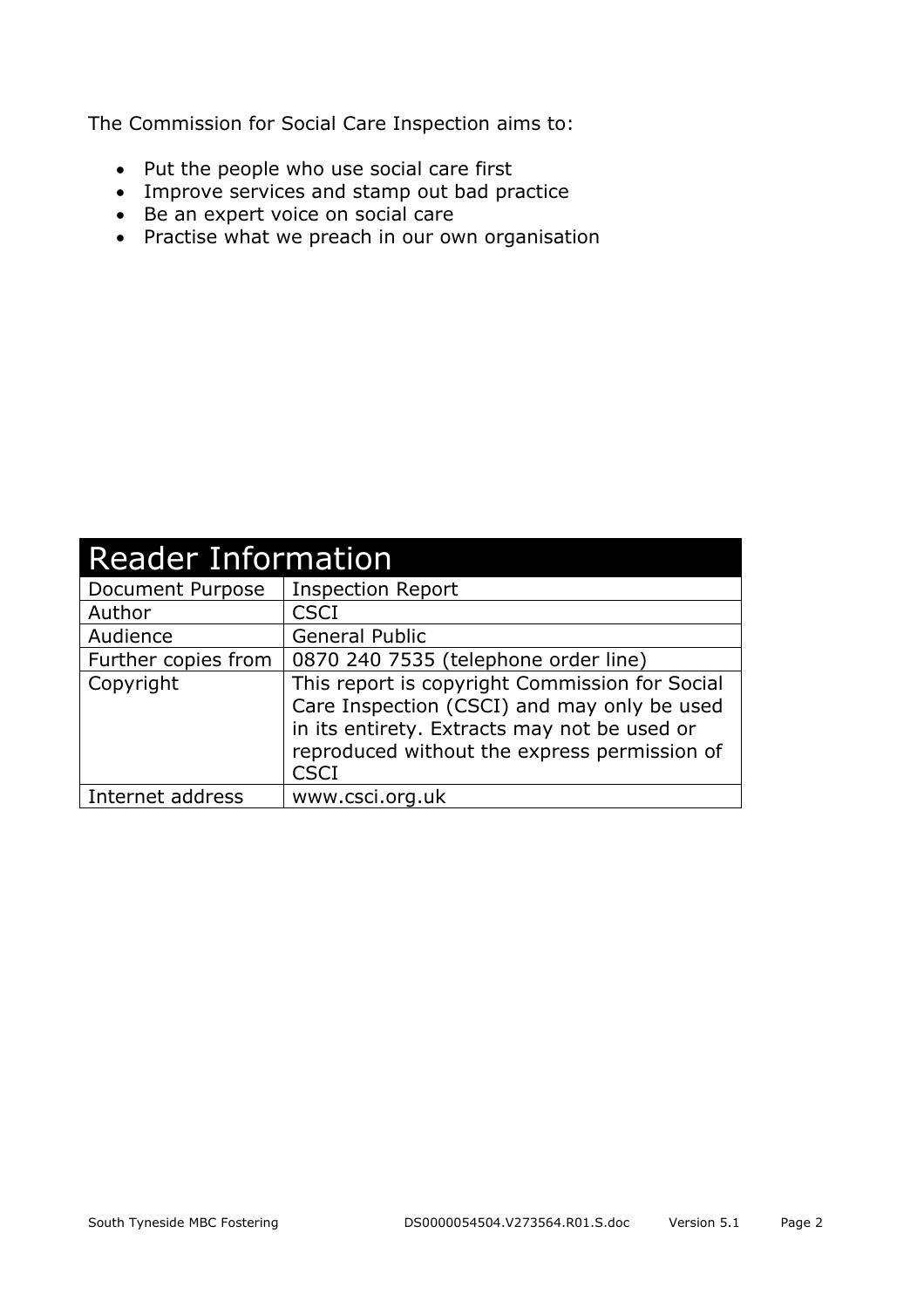This is a report of an inspection to assess whether services are meeting the needs of people who use them. The legal basis for conducting inspections is the Care Standards Act 2000 and the relevant National Minimum Standards for this establishment are those for *Fostering Services.* They can be found at www.dh.gov.uk or obtained from The Stationery Office (TSO) PO Box 29, St Crispins, Duke Street, Norwich, NR3 1GN. Tel: 0870 600 5522. Online ordering: www.tso.co.uk/bookshop

*Every Child Matters,* outlined the government's vision for children's services and formed the basis of the Children Act 2004. It provides a framework for inspection so that children's services should be judged on their contribution to the outcomes considered essential to wellbeing in childhood and later life. Those outcomes are:

- Being healthy
- Staying safe
- Enjoying and achieving
- Making a contribution; and
- Achieving economic wellbeing.

In response, the Commission for Social Care Inspection has re-ordered the national minimum standards for children's services under the five outcomes, for reporting purposes. A further section has been created under 'Management' to cover those issues that will potentially impact on all the outcomes above.

Copies of *Every Child Matters* and *The Children Act 2004* are available from The Stationery Office as above

This report is a public document. Extracts may not be used or reproduced without the prior permission of the Commission for Social Care Inspection.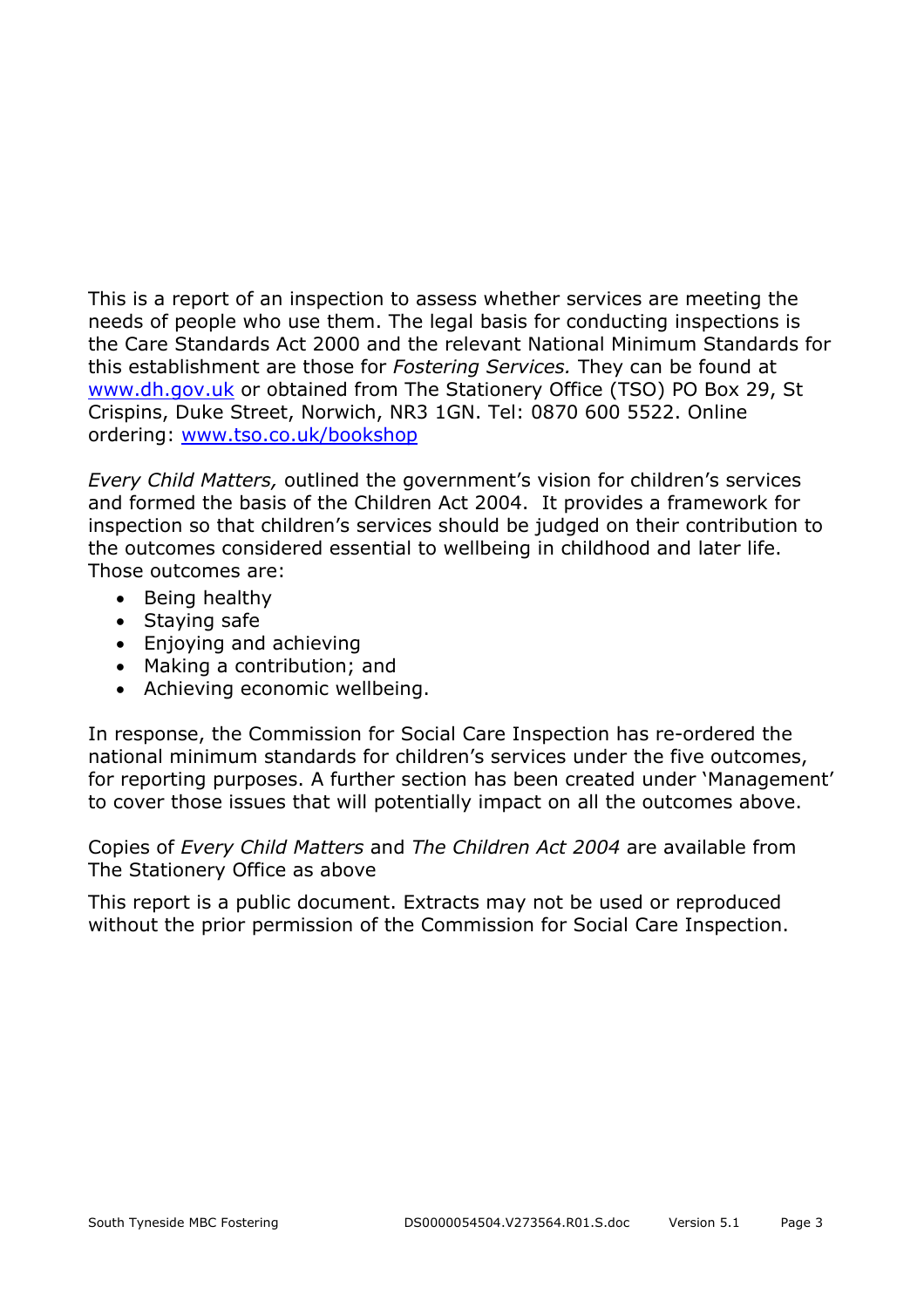# **SERVICE INFORMATION**

| <b>Name of service</b>                                              | South Tyneside MBC Fostering                                                                                  |
|---------------------------------------------------------------------|---------------------------------------------------------------------------------------------------------------|
| <b>Address</b>                                                      | South Tyneside Fostering Service<br>16 Barrington Street<br>South Shields<br>Tyne and Wear<br><b>NE33 1AN</b> |
| <b>Telephone number</b>                                             | 0191 4238500                                                                                                  |
| <b>Fax number</b>                                                   |                                                                                                               |
| <b>Email address</b>                                                |                                                                                                               |
| <b>Provider Web address</b>                                         |                                                                                                               |
| <b>Name of registered</b><br>provider(s)/company<br>(if applicable) | South Tyneside Council                                                                                        |
| <b>Name of registered</b><br>manager (if applicable)                | Brian Morgan                                                                                                  |
| <b>Type of registration</b>                                         | Local Auth Fostering Service                                                                                  |
|                                                                     |                                                                                                               |

**Category(ies) of registration, with number of places**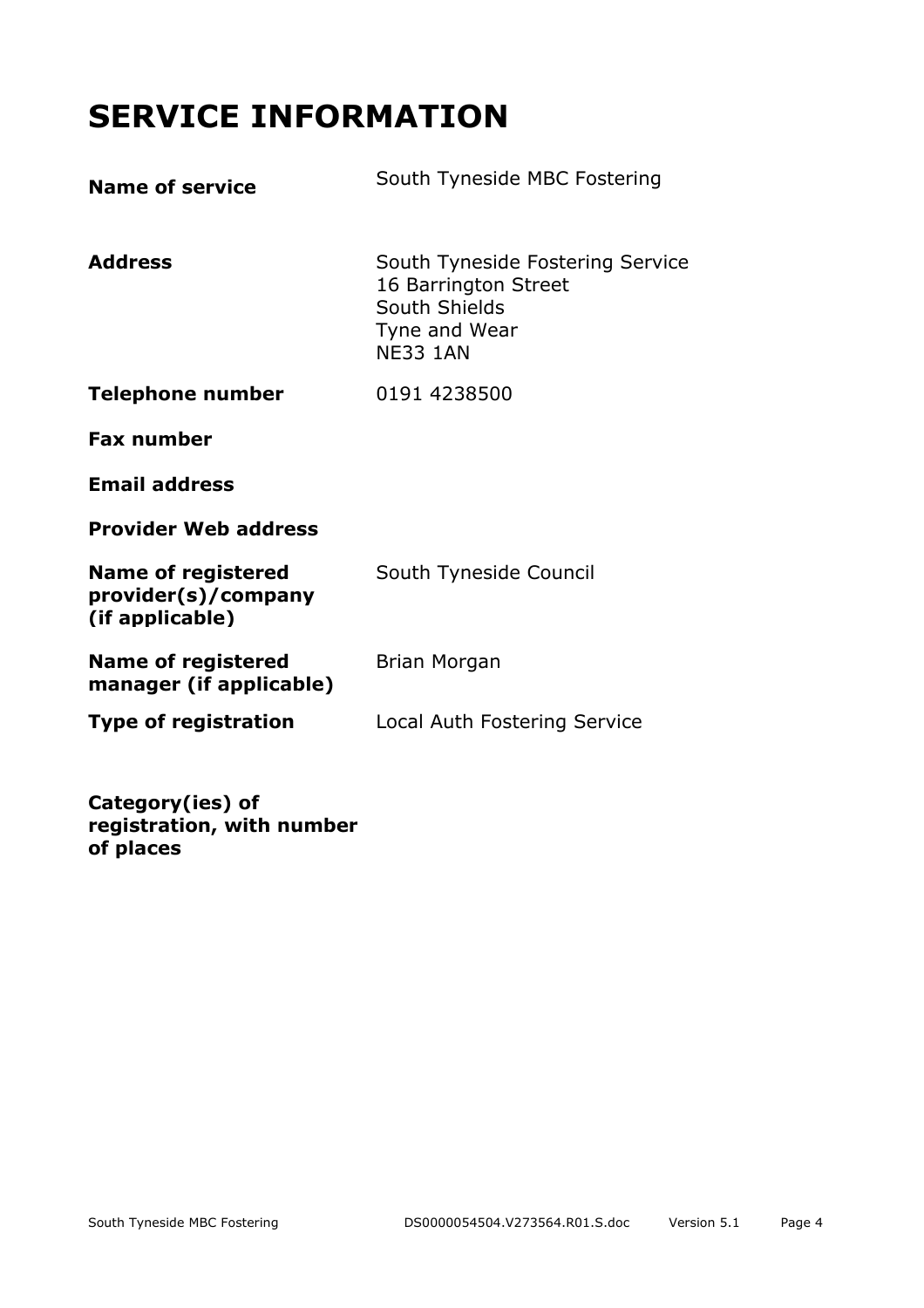# **SERVICE INFORMATION**

#### **Conditions of registration:**

**Date of last inspection** 23rd March 2005

#### **Brief Description of the Service:**

The fostering service is located within the Children's Services Division of the Social Care and Health Directorate of South Tyneside Metropolitan Borough Council.

The continuing aim of the service is to provide high quality fostering placements to secure the best possible outcomes for looked after children. The fostering service has five categories of carer; these are mainstream carers, relative carers, respite carers, teenage scheme carers and permanence scheme carers. Mainstream carers provide a range of placements including preadoptive placements, emergency placements, as well as short, medium and long-term placements. At the time of the inspection the service has in excess of 100 approved foster carers who, at that time were providing substitute family care to over 130 children and young people aged from 0 to 18 years.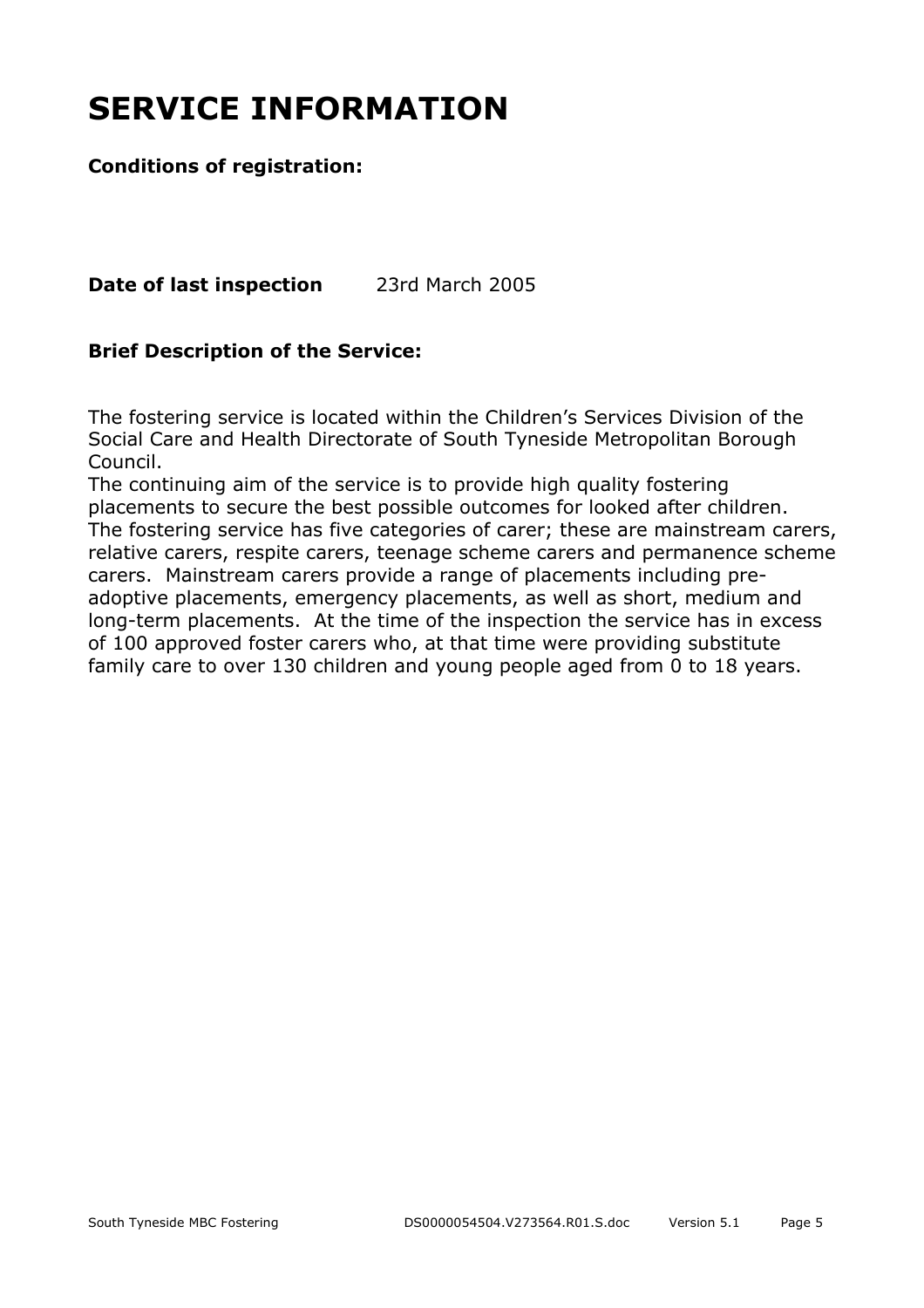# **SUMMARY**

This is an overview of what the inspector found during the inspection.

The Inspector would like to thank the children, carers and staff at South Tyneside Fostering for their warm welcome and the important part they played in the inspection. Information and evidence in this report was gathered over a 7 day period through:

- Talking individually with children, carers and staff
- Visiting foster carers' homes
- Group discussions with staff and carers
- Talking with the managers of the service
- Reading children's, carers and staff files
- Reading polices, procedures and records
- Children's questionnaires
- Carers questionnaires
- Children's social workers questionnaires
- Observing the fostering panel
- Talking with the Chair of the fostering panel

South Tyneside Fostering is a good fostering agency, which supports its foster carers well to make sure that children are safe and well looked after whilst living away from home. Some examples of the things children said included, 'I'm happy and I've got a nice family which I'm part of'. "You get helped a lot", "Life is better" and, I get "nice food, holidays, clothes and help"

The agency's staff and foster carers are carefully chosen and checks are made to make sure that they are suitable and able to work safely with children. The support provided to carers by their supervising social workers and the training offered to foster carers is good and assists them to help children with the variety of problems that they may have. Nearly all of the children's own social workers confirmed that they felt that the children they had placed were being looked after "very well indeed".

#### **What the service does well:**

All placing social workers responding to our questionnaire stated that they would use South Tyneside's Fostering service again. All felt that the children placed were receiving the care agreed in their care plan and all were described as being safe in their placements. Placing social workers also provided some specific views and observations of the service and its carers; these included: "The placement has benefited the children greatly, it is extremely positive and well supported by the fostering service". The children receive care which is "warm, nurturing, but with firm boundaries and regular routines". The carers are "warm and welcoming and are very sensitive to the child's needs". "I feel the child's case was dealt with, with sensitivity and swiftness and all concerned have worked in partnership to establish the right placement for them". The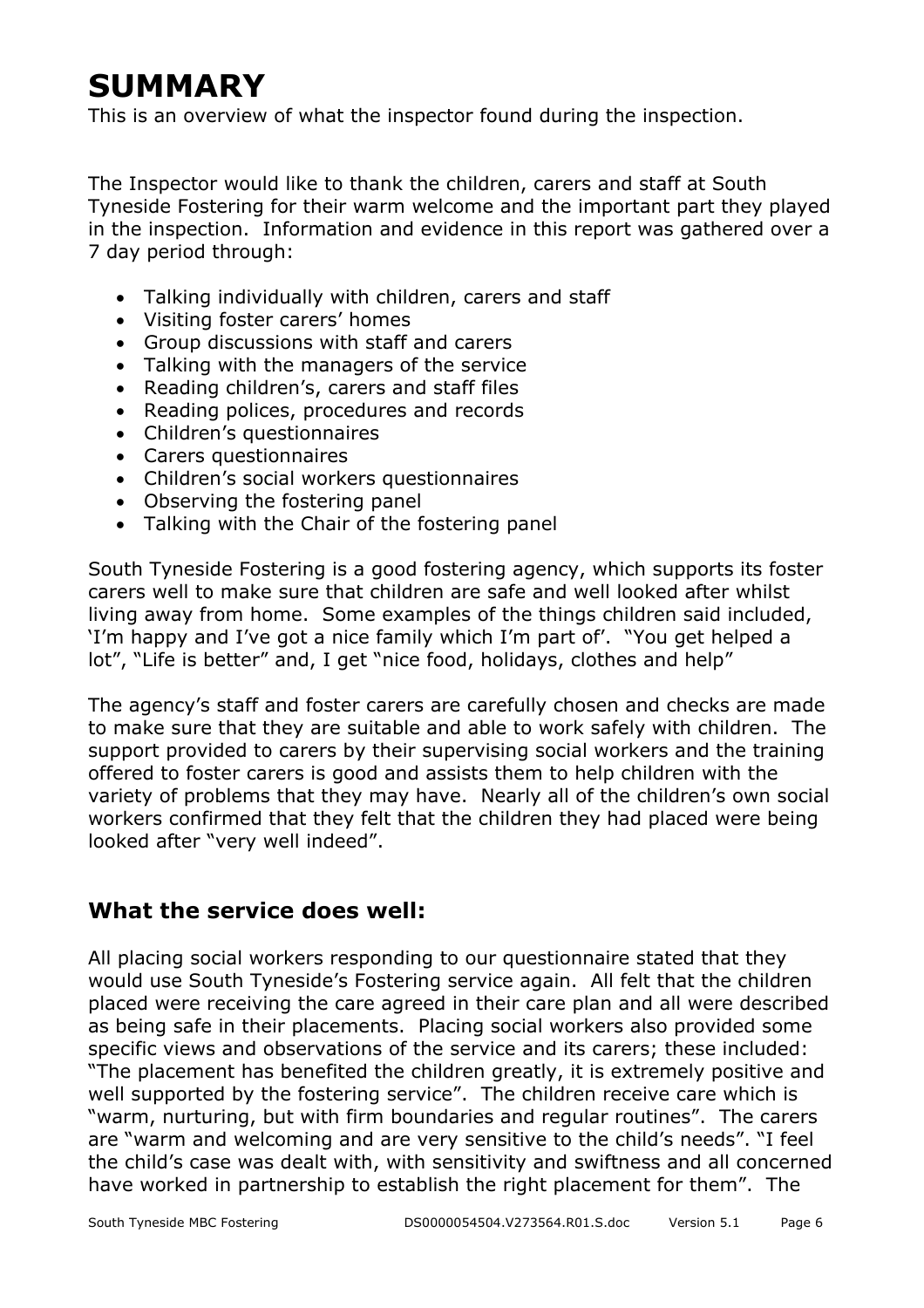child "lives in a stable, safe and structured environment" and, the carers provide "a friendly and welcoming atmosphere, clean tidy and maintained to a high standard", also: the child benefits from a "caring, stable and supportive environment".

South Tyneside Fostering give their foster carers lots of support and work to ensure that the children they place with them also receive the support they need. Fostering officers regularly visit carers and are always available for carers to talk to. Of the carers themselves, nearly all of those responding by questionnaire or interviewed were "very satisfied" with the support they received from the fostering service. No one was dissatisfied with the support they received. One carer stated: "I have very good support from my fostering officer. I can ring them anytime for advice and support and there is always someone to talk to". A number of others highlighted the good level of support they receive from their fostering officers as being one of the best things about the service.

Staff and foster carers are carefully selected to make sure that they are safe to work with children. Carers are given initial training and opportunities for further training so that they understand the needs of the children living in foster care.

The vast majority of young people responding by questionnaire or interviewed during the inspection could identify no "worst things" about the service, although a number highlighted 'separation from their family' as being the worst thing about foster care. Positively, one young person stated: " I haven't grown up with my own family, but I understand why". Examples of children's views of the best things included, the "people who look after me", "I have the best foster mam and dad", "holidays, going places, being clean and healthy" and, my carers are: "the best foster carers in the world"

Children are supported well by their carers with their education, contact with friends & family, health and activities. Staff working at South Tyneside Fostering have a lot of experience and childcare qualifications and know a lot about keeping children safe and protected. The service has lots of helpful information, which can be easily understood by children.

In response to the question ' is there anything you'd like the inspector to put in their report on your fostering service? one young person stated: "I think they are very kind and fair"

### **What has improved since the last inspection?**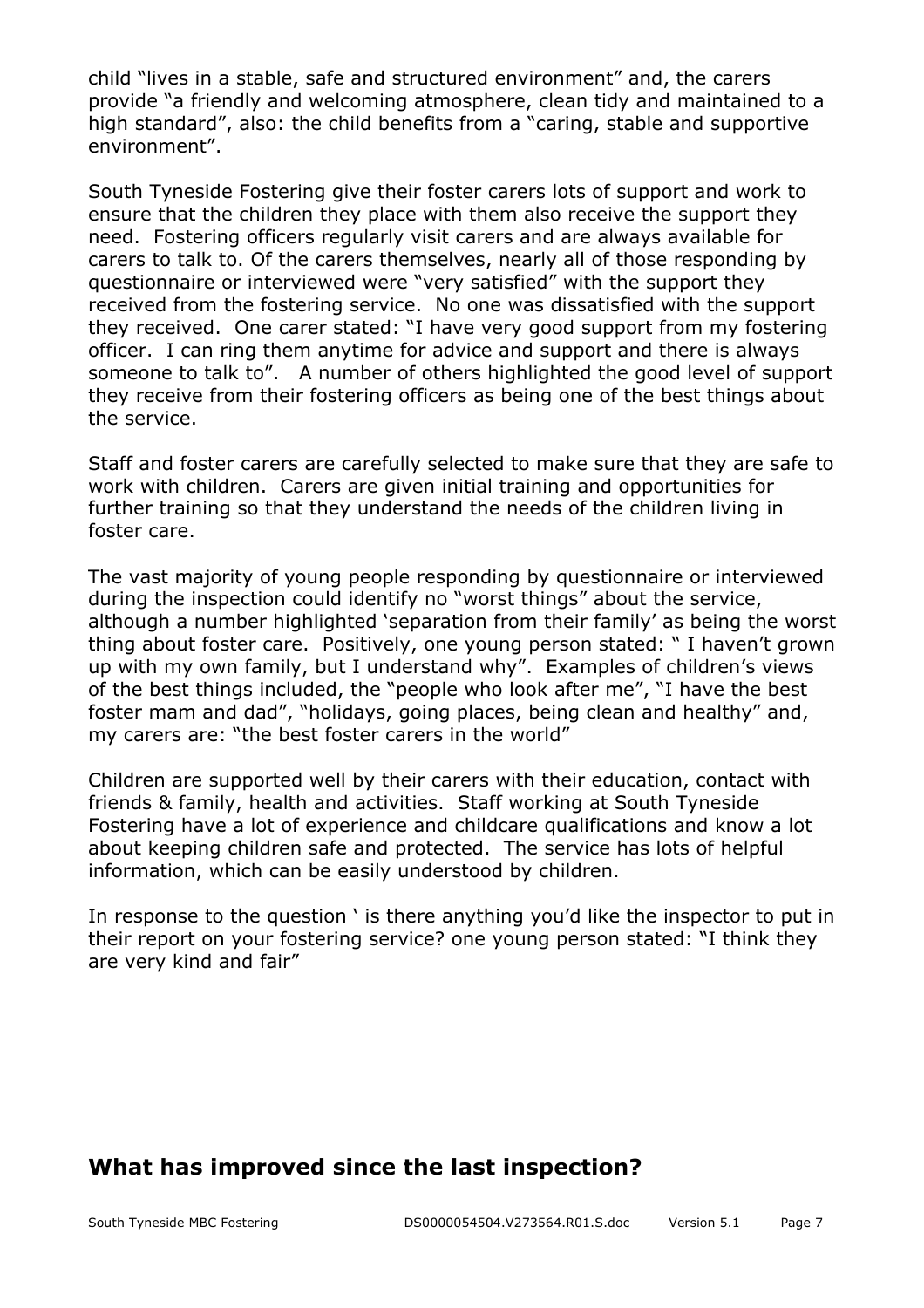The agency has introduced new procedures, which work to ensure that staff files include all required information. This now includes confirmation that written references regarding staff have also been confirmed separately by telephone and that a recent photograph is kept on individual staff files. This gives better evidence of their identity and adds to the proof of their suitability to work with children.

The children's register has been reviewed to ensure that it both complies with all matters listed in Schedule 2 of the Fostering service regulations and gives an accurate description of where children live and move to.

The agency has continued to recruit carers, whilst working to target the recruitment programme at carers who can meet the needs of all children requiring placement.

There was good evidence that the written information provided to foster carer's in relation to children placed with them is being updated as changes occur. This helps to ensure that children are cared for safely and successfully.

To support good matching, the placements officer for the service visits each new carer following their approval to gain a fuller understanding of their experience and abilities. This has had a positive impact on the successful matching of children to foster carers.

The agency has further developed policies and procedures and a recruitment strategy in relation to short break carers. The training programme for relatives and friends approved as foster carers has been further reviewed and developed. The successful participation of a number of foster carers in NVQ training has had a positive impact and further improved carers understanding and practice in meeting the care needs of children and young people.

The service is trying to further improve placement choice for children by continuing to work with organisations and projects that encourage people from different ethnic backgrounds to become foster carers.

#### **What they could do better:**

The overwhelming view of the foster carers working for South Tyneside Fostering is that no changes are needed to the service.

When placing children with carers, their social workers and staff at the agency should ensure that carers are given all the written information they need to care for children successfully and safely.

Social workers placing children with the service should visit the children regularly and ask for their opinion about the care they receive.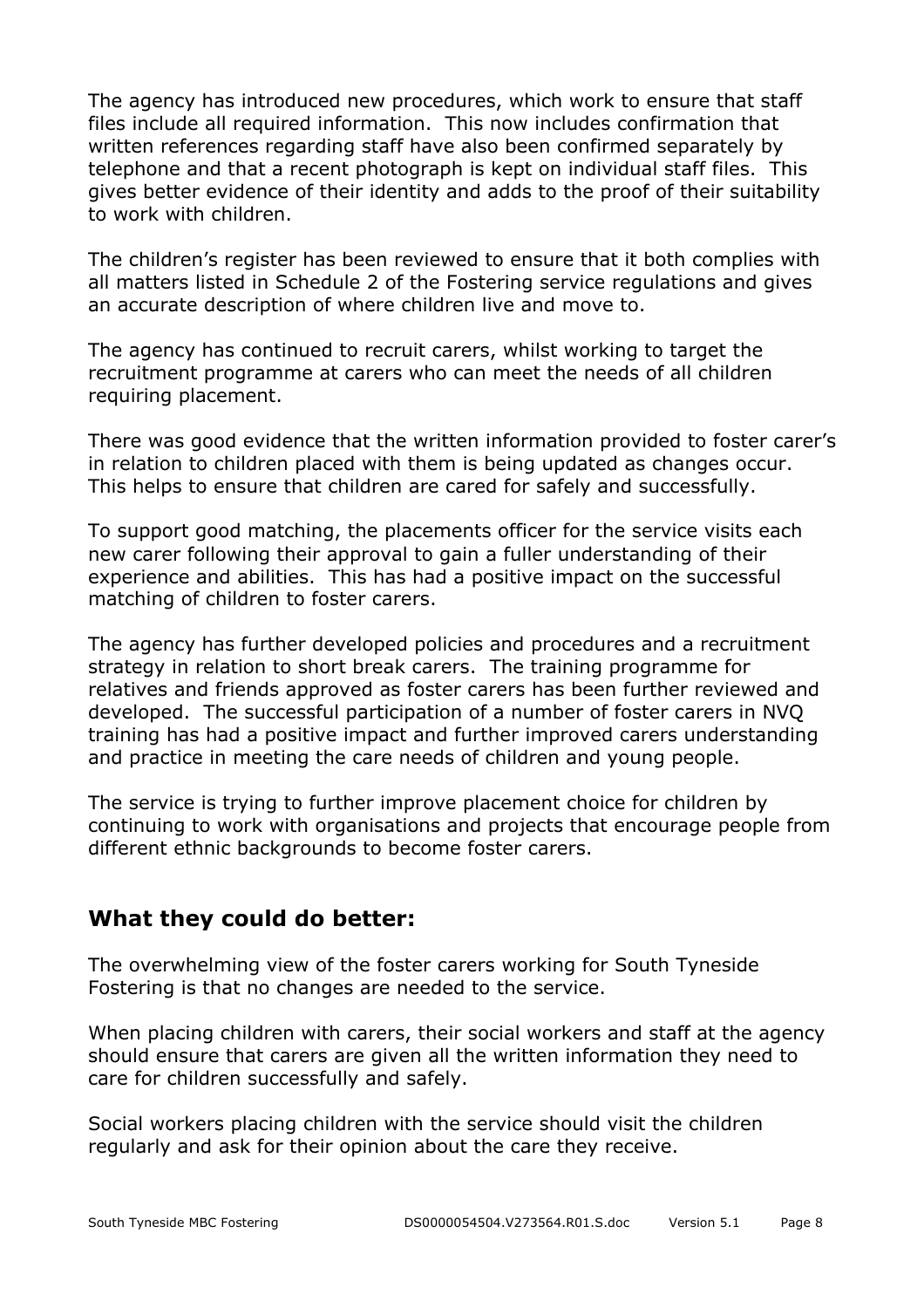The agency should pursue it's plan to increase the overall membership and expertise of the fostering panel should be implemented. Minutes from panel meetings would benefit from the inclusion of more detail regarding individual contributions to the decision making process.

The service should continue to work to ensure that sufficient placement choice exists for children who are placed. The service should continue it's work to recruit more carers from a range of ethnic communities and backgrounds.

Arrangements to manage the work of the training officer as well as the administrative support available within the service should be reviewed to ensure that this support is provided as effectively as possible.

Please contact the provider for advice of actions taken in response to this inspection.

The report of this inspection is available from enquiries@csci.gsi.gov.uk or by contacting your local CSCI office.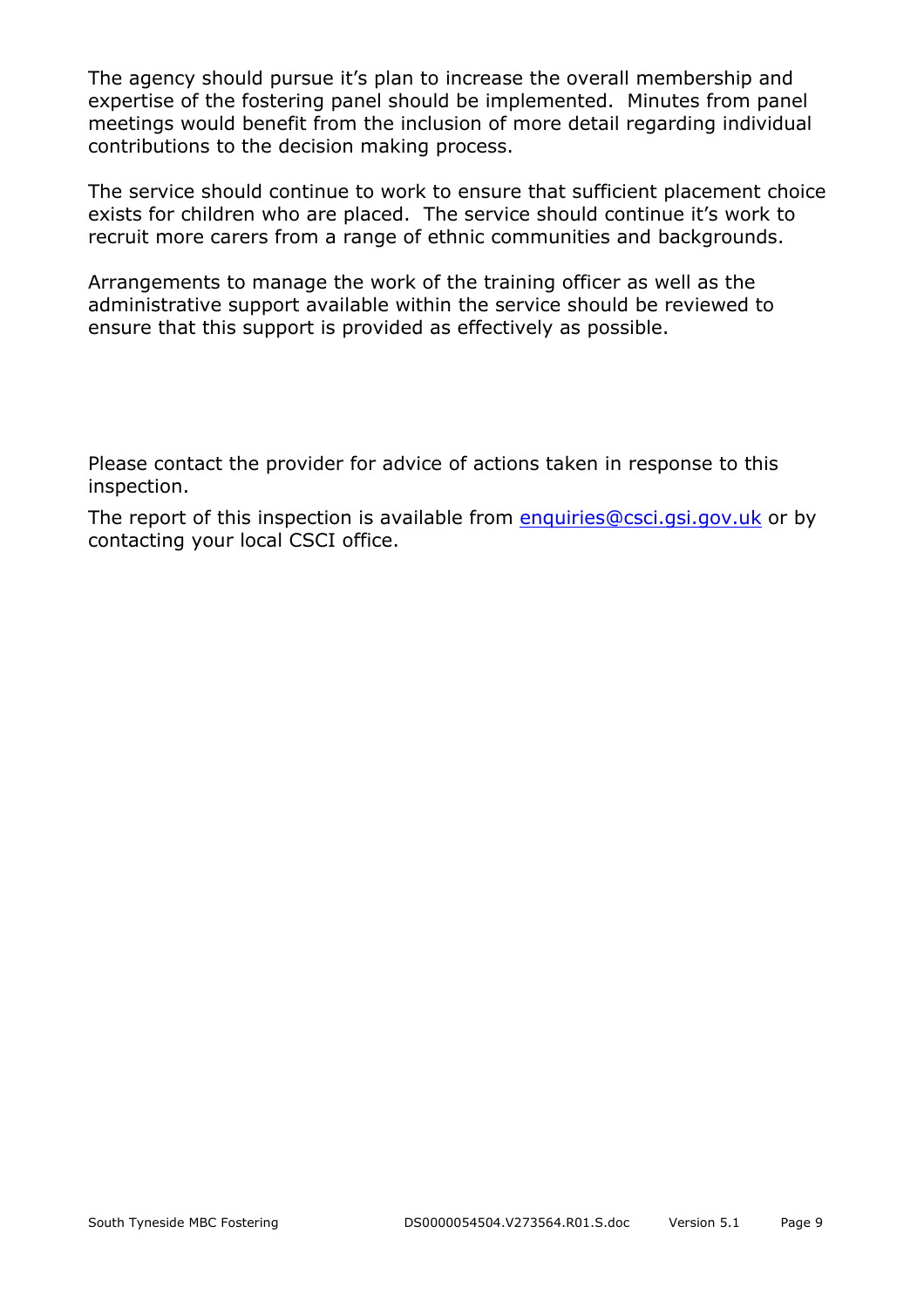# **DETAILS OF INSPECTOR FINDINGS**

## **CONTENTS**

| Being Healthy                                           |
|---------------------------------------------------------|
| <b>Staying Safe</b>                                     |
| Enjoying and Achieving                                  |
| Making a Positive Contribution                          |
| Achieving Economic Wellbeing                            |
| Management                                              |
| Scoring of Outcomes                                     |
| Statutory Requirements Identified During the Inspection |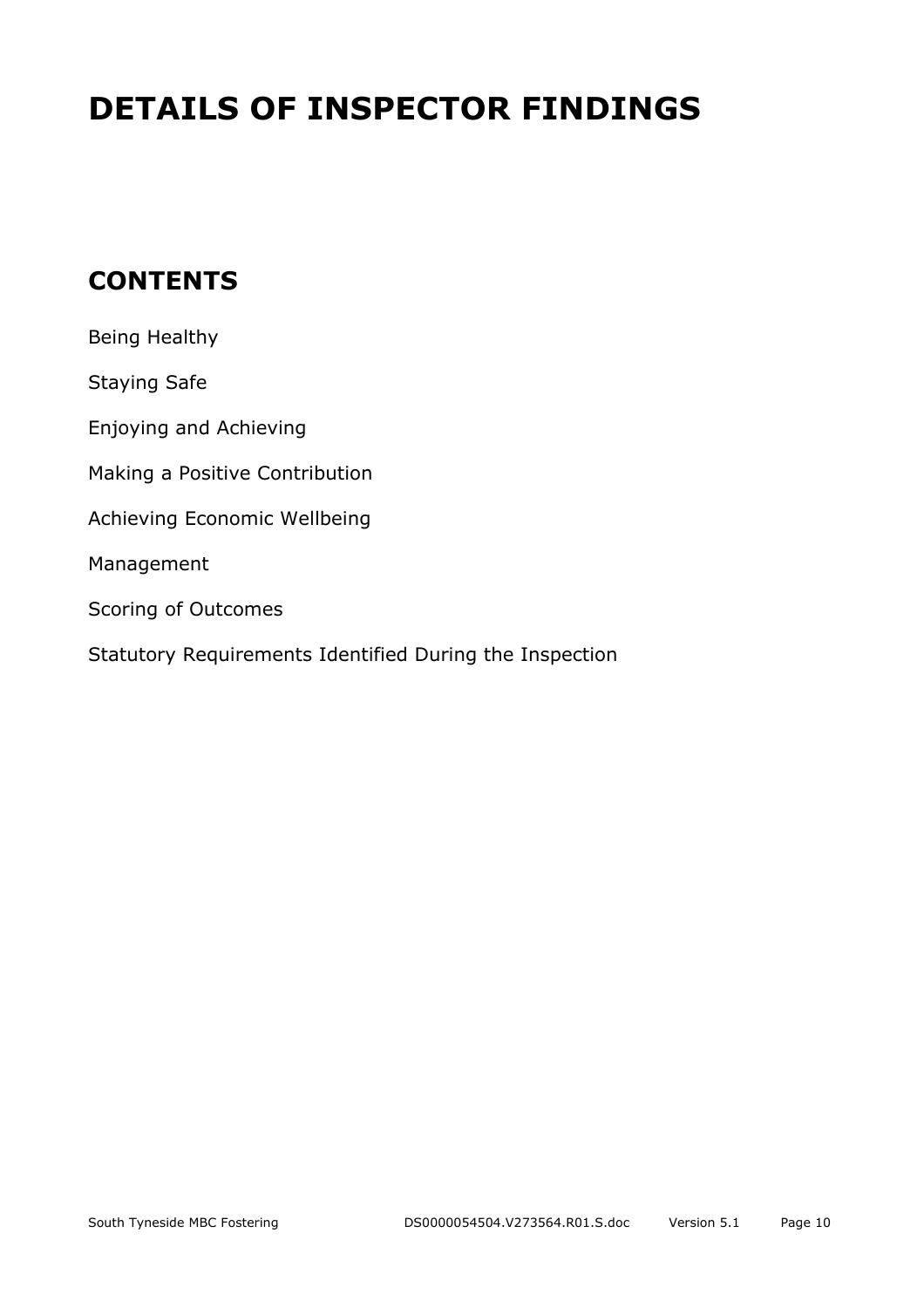## **Being Healthy**

#### **The intended outcome for this Standard is:**

• The fostering service promotes the health and development of children.(NMS 12)

#### **The Commission considers Standard 12 the key standard to be inspected at least once during a 12 month period.**

#### **JUDGEMENT – we looked at the outcome for Standard:**

12

South Tyneside Fostering effectively monitors and promotes the health of children placed with their carers.

#### **EVIDENCE:**

Children in placement who were interviewed or responded by questionnaire confirmed that their carers gave good support and advice to ensure that their health needs were met. Responses commented positively on this aspect of their care and examples were given of help with their diet, personal hygiene and exercise. One young person said of their carers that "They encourage me to eat fruit, we always have a lot of fruit in the house and we have proper dinners, these are normally with veg." Another stated that their carers helped them to stay healthy by "taking me to the dentists, opticians, doctors and giving me medicine when I'm poorly". Another older child stated "I am able to attend the doctors on my own and can talk to my carers about any problems".

An examination of both children's and carers' records confirmed that the agency promotes children's health. Any issues relating to children's health, accidents and incidents are recorded by staff and are monitored by the manager of the service.

Those carers visited during the inspection responded positively when asked if they felt that they were able to ensure that children's health care needs were being met and received support in achieving this. There was good evidence of carers working to ensure that children cared for are registered with doctors, dentists and opticians and that they attend all necessary appointments. One carer highlighted how the children now receive their annual health assessments at home rather than the doctor's surgery. They also gave an example of raising a specific health concern on behalf of a young child during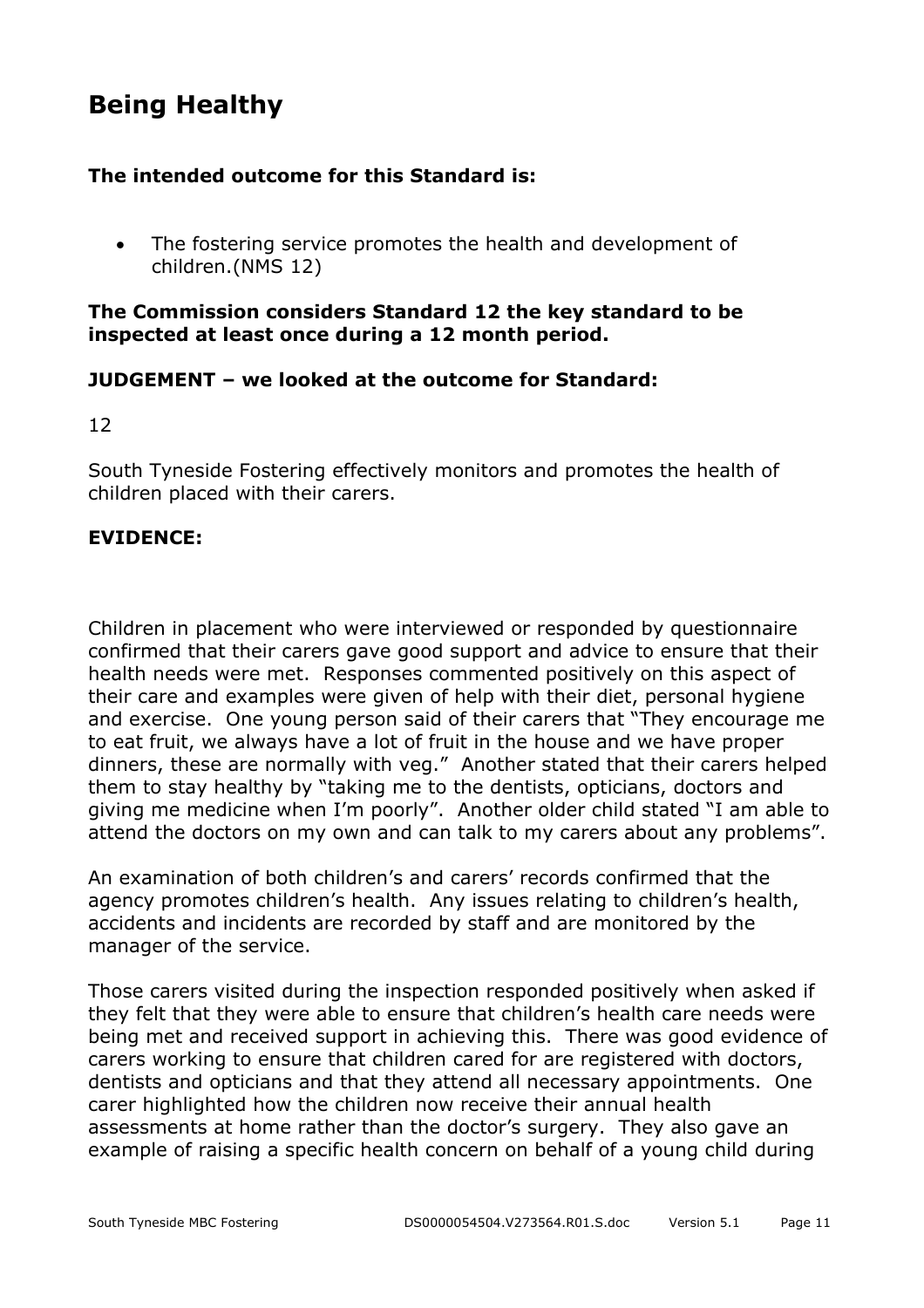their health review and reported positively how they had been listened to and how the concern had been referred on to a specialist for further diagnosis.

There was also good evidence that carers provide comprehensive information on how the immediate health needs of children are being met to the child's statutory review meetings. To further ensure that children's health needs are being met, the agency provides carers with initial and additional training opportunities in health, hygiene and first aid through the annual programme of training offered to them.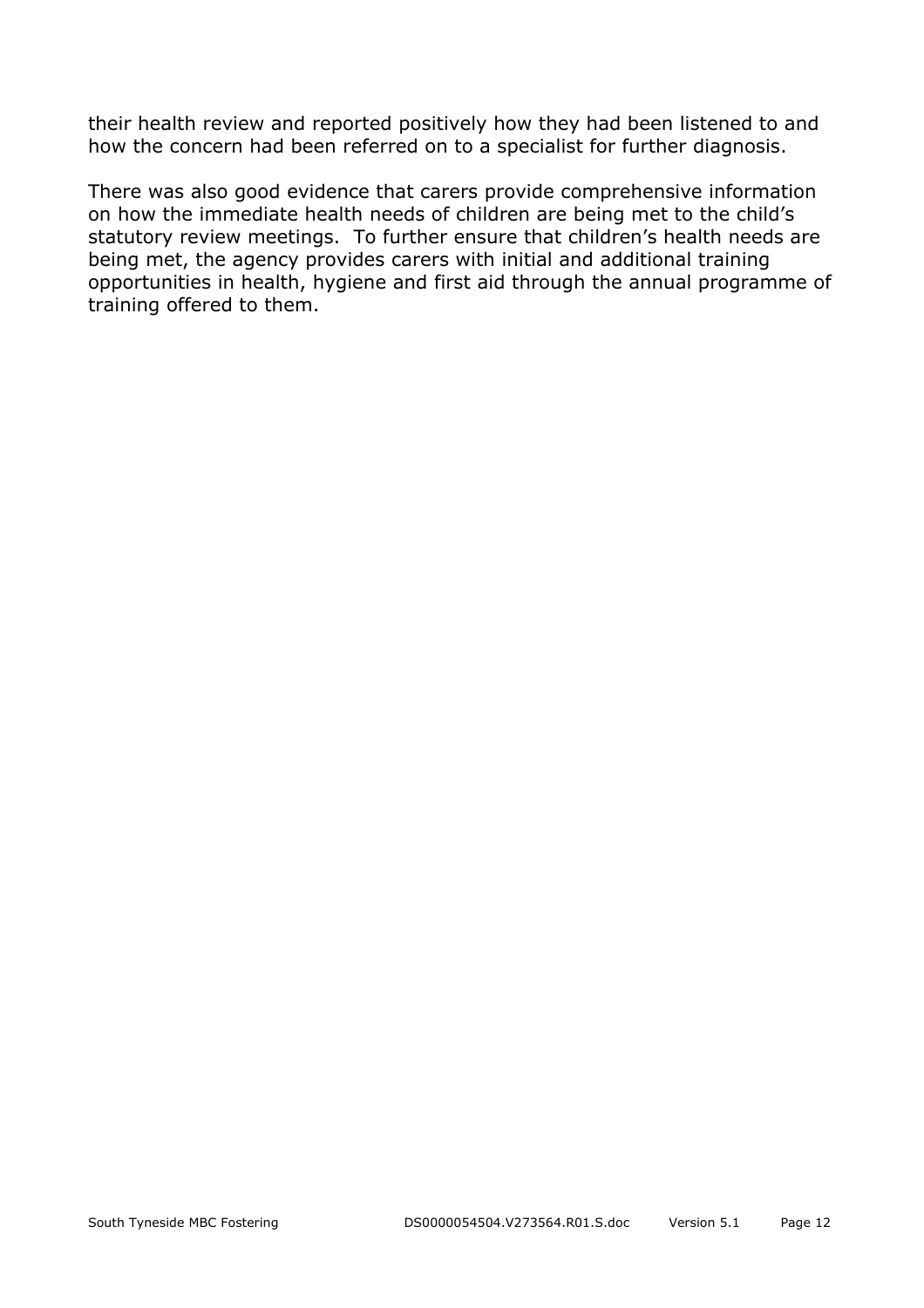## **Staying Safe**

#### **The intended outcomes for these Standards are:**

- Any persons carrying on or managing the service are suitable. (NMS 3)
- The fostering service provides suitable foster carers.(NMS 6)
- The service matches children to carers appropriately.(NMS 8)
- The fostering service protects each child or young person from abuse and neglect.(NMS 9)
- The people who work in or for the fostering service are suitable to work with children and young people.(NMS 15)
- Fostering panels are organised efficiently and effectively.(NMS 30)

#### **The Commission considers Standards 3, 6, 8, 9, 15 and 30 the key standards to be inspected at least once during a 12 month period.**

#### **JUDGEMENT – we looked at outcomes for the following Standard(s):**

3, 6, 8, 9, 15 and 30

South Tyneside staff and carers have a good understanding of child protection procedures and actively seek to make safe, caring and secure placements where children's welfare is safeguarded. The agency works to ensure that complaints procedures are known and are available to all children, carers and placing social workers. Procedures for the recruitment, selection and vetting of staff and carers are thorough. The agency's fostering panel monitors placements and the outcomes for children. Although the service is still working to add some one with expertise in education to the fostering panel, this has not as yet been concluded.

#### **EVIDENCE:**

The agency has good systems in place to recruit staff and carers who have the qualities and experience necessary to work directly and safely with children. An examination of staff and carers files showed that the service takes up all of the necessary safeguarding checks including enhanced Criminal Record Bureau (CRB) disclosures. As recommended at the previous inspection, staff files now include a recent photograph of the individual staff member. As with previous inspections, those carers interviewed or responding by questionnaire were very positive regarding the skills and knowledge of staff and how these were used to support carers in their work with children and young people.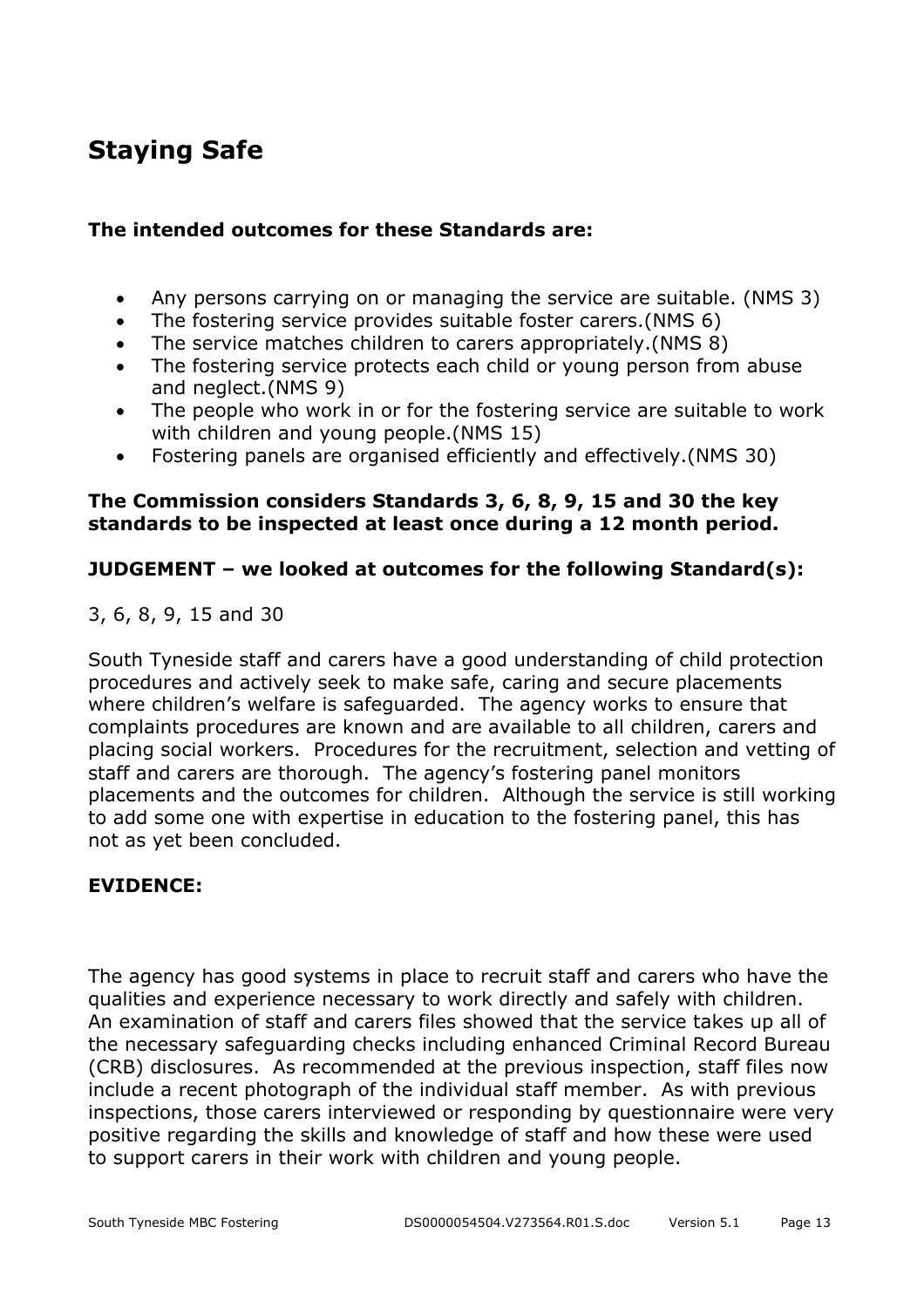Each carer's home visited as part of the inspection presented a pleasant homely environment, made safe from identifiable hazards. One placing social worker described the environment for the child they had placed as having a "friendly and welcoming atmosphere, clean, tidy and maintained to a high standard." Health and safety checks are completed by the service as part of the initial assessment of new carers and are subsequently updated at each annual review. Arrangements to ensure "Safe Caring" of children by foster carers are well established; written agreements to ensure this are put in place and are regularly reviewed, an example of an agreement not including the date of completion was highlighted to the manager and immediately rectified. The manager highlighted the additional work being planned by the service to further involve and explain to children the "safe caring" policy for each household.

The manager also highlighted the ongoing limitations to placement choice. However, the service has continued to work positively to address this through their recruitment programme aimed at increasing the number of available carers. Positively, none of the carers or children who were visited or responded by questionnaire raised any concerns regarding the matching processes in place. To support good matching, the placements officer for the service visits each new carer following their approval to gain a fuller understanding of their experience and abilities. This has had a positive impact on the successful matching of children to carers, despite the limitations in placement choice. A placement referral form aimed at improving the quality of initial information used in provisional matching is also used effectively by the service.

A number of carers visited commented positively on the arrangements in place to 'match' children successfully with them. Carers described how introductory visits had taken place with some children and how this had helped both them and the children to get to know each other better.

Some carers did highlight problems in receiving initial written information about children placed with them. In each of these situations there was evidence that issues around lack of initial information and LAC documentation were being raised by carers and fostering staff with the social workers placing the child.

All carers receive training and are provided with written guidance regarding child protection procedures and the safe care of children. The manager of the service has extensive experience in this area of work and the social workers employed by the service are experienced practitioners. Discussion with the manager and review of previous incidents demonstrated that the agency reacts promptly and effectively when any such concerns arise. Carers interviewed demonstrated a good understanding of child protection procedures and symptoms of abuse. A detailed anti-bullying policy is also in place and is provided and explained to carers and children. Any incidents of bullying and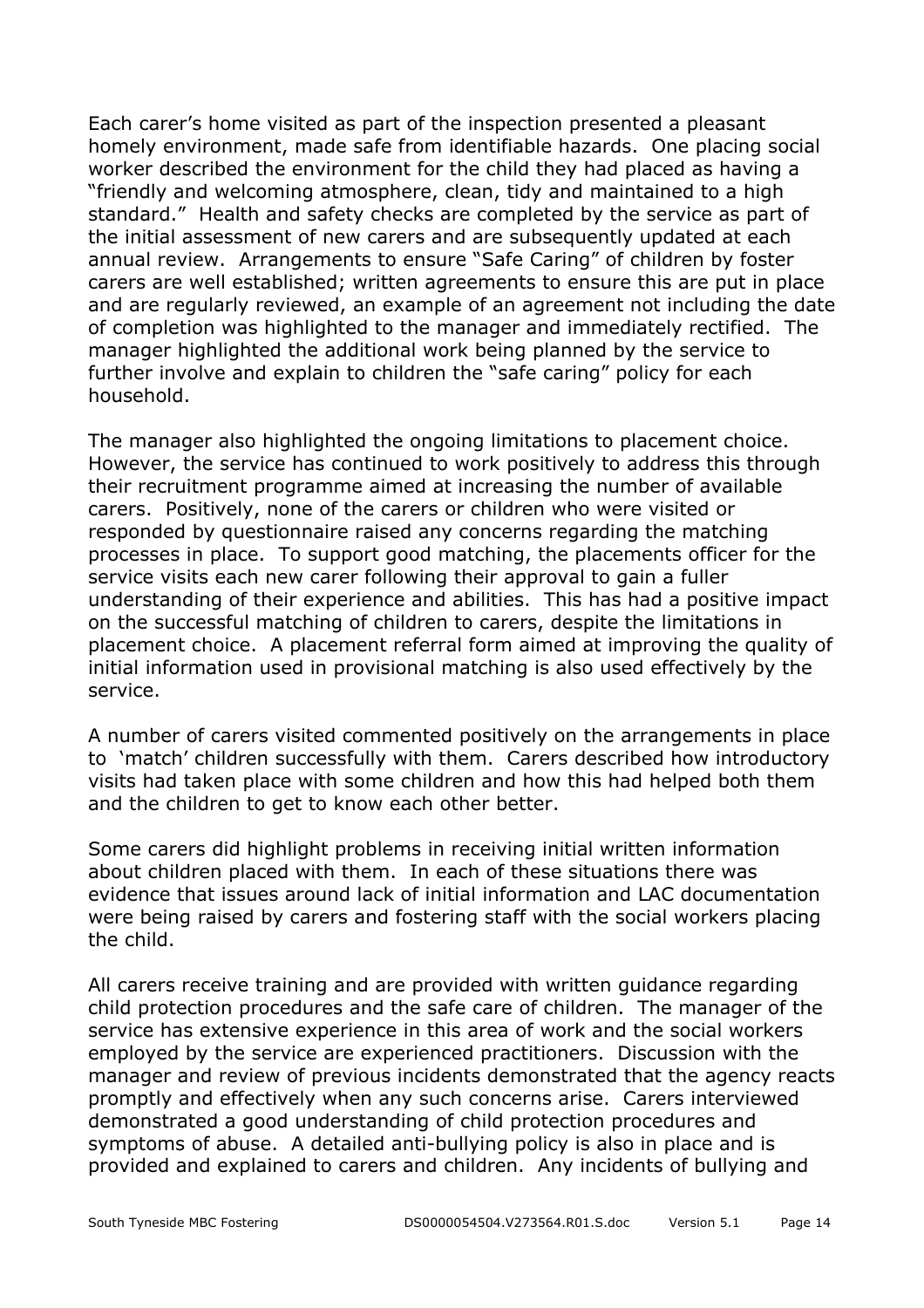responses to it are recorded; these are monitored and reviewed by the service manager. A number of incidents were reviewed, each providing positive evidence of the steps taken to support and protect the child subject to it. Through their pre-inspection questionnaire, one young person stated positively: "I said I was getting bullied and meetings changed that".

Although the service itself works effectively to protect children and young people from abuse and neglect, the response from young people interviewed and by questionnaire highlighted a lack of contact for many of them with their placing social worker. When asked, nearly all children responding stated that they see their own social worker only sometimes. The children's files examined each contained a good visiting record monitor, used to record visits to them by their own social worker, however from the eight files examined only one example was found of this chart being completed.

Those placing social workers responding by questionnaire provided many positive statements regarding the qualities of carers in both protecting children and dealing with any behavioural difficulties. All were able to confirm that the measures of control used by foster carers with the children placed had been explained to them and that they found these acceptable. All confirmed that they felt that the children they had placed were safe with their carers. One stated that: "the child is well cared for in this placement, the carers are very aware of all safety issues". Another stated that the child "has responded well to the boundaries set by the carers".

All of the young people responding by questionnaire or interviewed were clear with regard to what sanctions were allowed, gave examples of how and why they were used by their carers and had no issues with them. Positively, a number were able to highlight that their relationships with their cares were so good that sanctions had never been necessary. The service has a clear restraint policy and "Team-Teach" training is made available to carers. Although some children confirmed that they had 'been held' to prevent them hurting themselves, others or causing damage, none raised any concerns regarding these events.

Almost all of the children responding by questionnaire or interviewed stated that they had written information telling them how to make a complaint. Nearly half were also aware of how to contact the Commission directly. Almost all of the placing social workers stated that they were aware of the complaints procedure provided by the service. All carers were equally clear regarding how to make a complaint on behalf of the child placed with them if this were necessary.

A meeting of the fostering panel was attended as part of the inspection. The service manager was able to confirm that although the previous recommendation that a member with direct experience of education has not been implemented, efforts to achieve this are continuing, they also confirmed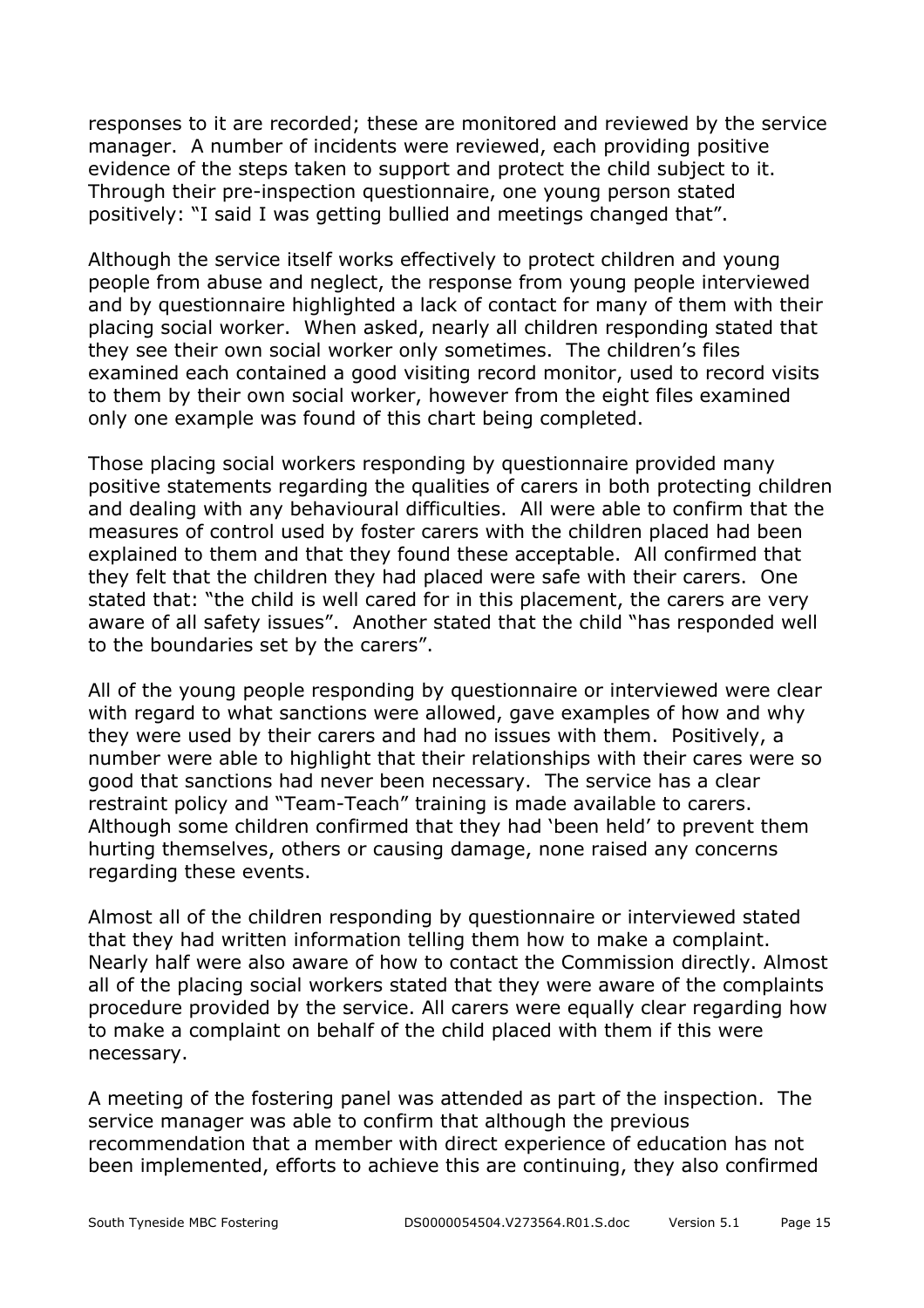that the quality and experience of the overall panel membership may be further strengthened through the recruitment of a member with direct experience of being fostered themselves.

As in previous inspections, panel members appeared comfortable in their roles and the presentation of written reports for their information was generally good. Discussion was thorough with members able to raise and challenge any issues regarding the potential suitability of proposed foster carers. Previous panel minutes were reviewed, these were clear with regard to outcomes from panel deliberations, but would benefit from the inclusion of more detail regarding individual contributions to the decision making process.

The service manager outlined the steps being taken to assist the panel in fulfilling its quality monitoring responsibilities through planned improvements in the level of information provided to them regarding carer reviews and outcomes. Ongoing training opportunities for panel members have been highlighted by the service, with a potential training programme currently under consideration.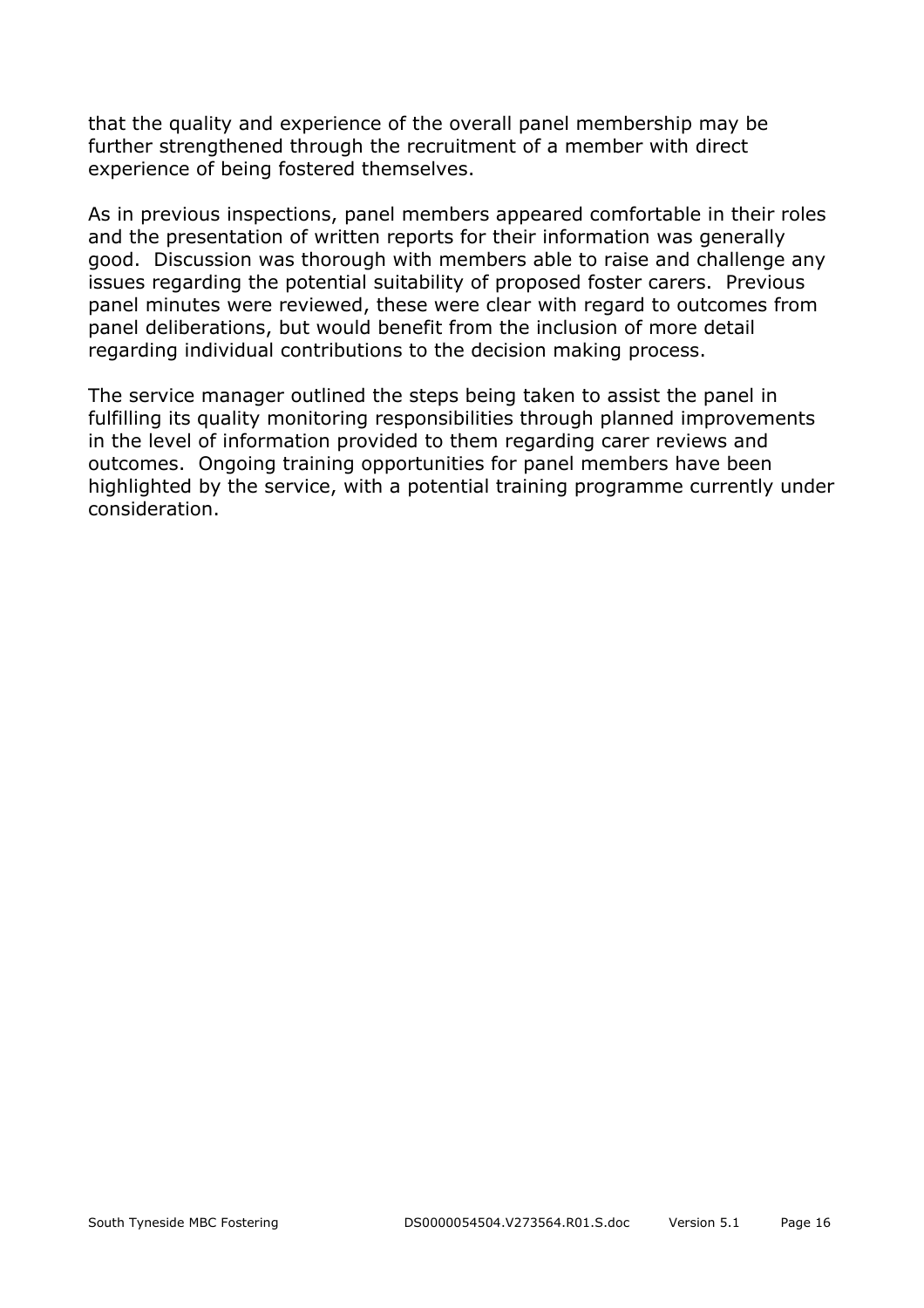# **Enjoying and Achieving**

#### **The intended outcomes for these Standards are:**

- The fostering service values diversity.(NMS 7)
- The fostering service promotes educational achievement.(NMS 13)
- When foster care is provided as a short-term break for a child, the arrangements recognise that the parents remain the main carers for the child.(NMS 31)

#### **The Commission considers Standards 7, 13, and 31 the key standards to be inspected at least once during a 12 month period.**

#### **JUDGEMENT – we looked at outcomes for the following standard(s):**

#### 7, 13 and 31

South Tyneside Fostering through its foster carers works to provide placements, which value diversity and promote equality. Children placed with the agency's carers are provided with good support, which actively promotes their educational achievement.

#### **EVIDENCE:**

The carers interviewed demonstrated an understanding of diversity, equality and anti-discriminatory practice. Pre-approval and ongoing training opportunities are provided to carers through the well-organised training programme, the programme includes a specific module on valuing diversity. Written guidance is provided to carers by the service through their fostering handbook.

Conversations with foster carers and foster children and responses from questionnaires demonstrated that children and young people receive opportunities to develop and pursue individual interests and hobbies and are supported in this. The observations of foster carers interactions with children during the visits to their homes provided many direct examples of their understanding of the development of children and the skills they have and use to enhance the self-esteem of children and young people.

The service has developed good links with the Sahara Project to promote the recruitment of carers from a broader range of ethnic minorities and backgrounds. Staff members from the fostering service have attended training provided by this project. South Tyneside Fostering are also facilitating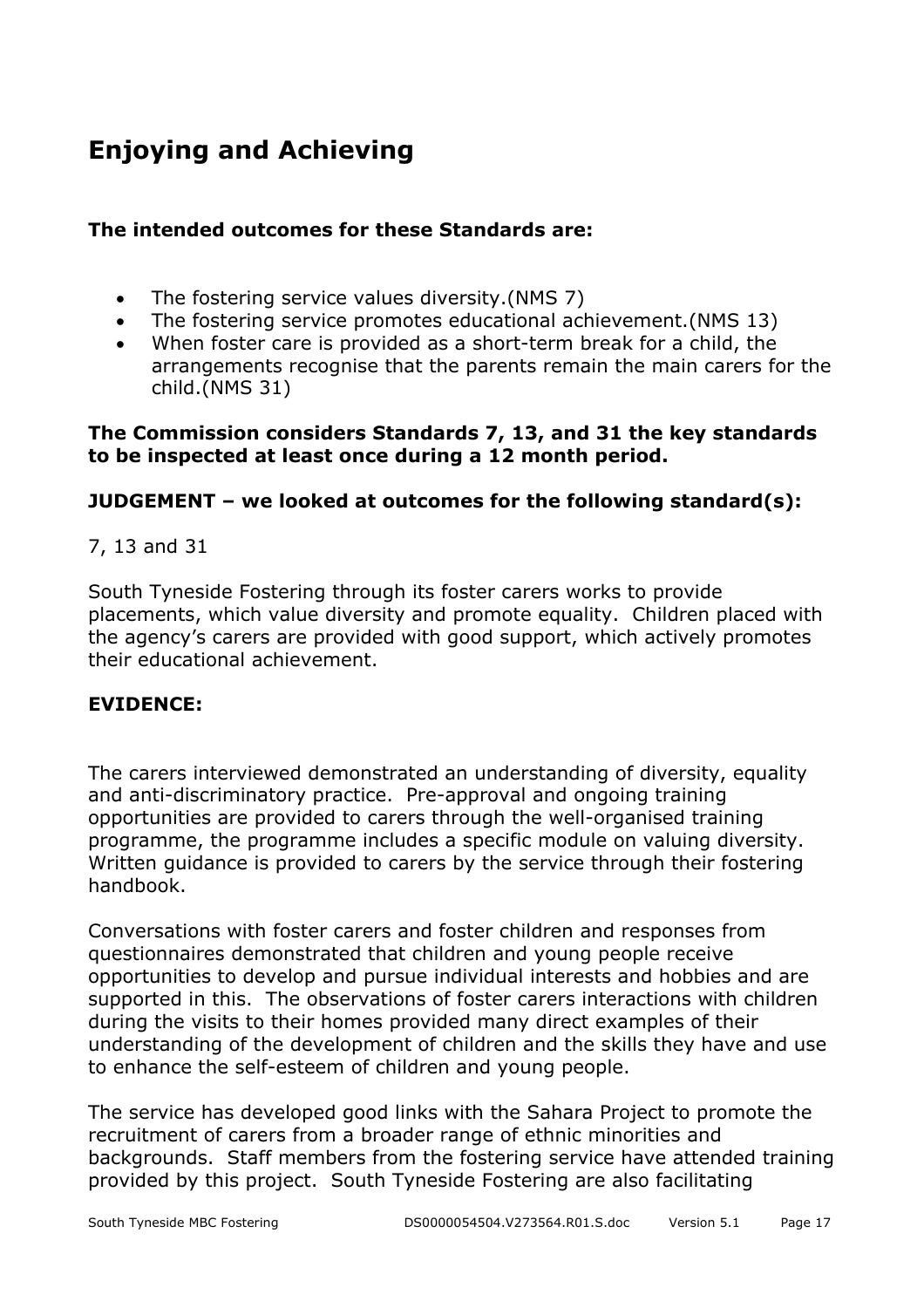additional training and recruitment events planned to take place in support of this initiative, including initial introductions and training for carers themselves.

There was continued evidence of the agency working to provide services for children with a disability, and to provide specialist support to these arrangements.

Through their questionnaire responses and during direct discussion with them, children and young people were very positive regarding the support they receive from their carers with their educational needs. One young person stated: "I love school and college, I get homework and help if I need it, any problems get sorted out ". Discussion with carers with children in education also confirmed both their commitment to and the steps they had taken to support the educational needs of those children, with many examples of their direct work with teachers and education staff in support of the child themselves.

Additional specialist educational support is provided to the service overall by 'The Place' educational project. The fostering service provides training for carers aimed at supporting their ability to promote the educational attainment of the children and young people they care for. The training includes an introduction to ' The Place' project as well as training in Personal Education Plans and the use of educational mentors. Each fostering household is also provided with a computer, used by the children cared for in support of their educational development.

Nearly all of the children and young people interviewed or responding by questionnaire were able to give positive examples of the help and support provided to them by carers in meeting their educational needs and in supporting their personal hobbies and interests. One young person commented that: "I get help with homework, using a computer at home, my foster carer attends parents evenings". Another said of their foster parents: "they encourage me to do work at home and also help me to the best of their ability". Another said that "They (the foster parents) help me with my homework, they also come to school if they are needed".

The service directly monitors how the educational needs of each child are being met through the regular support visits to the carers as well as their annual review reports. The service manager themselves is directly involved in the 'Children in Need (Looked after Children) Education group which is coordinated by 'The Place' project. These links are used to ensure that the overall educational policy for children looked after through the service remains clear and that individual carers remain aware of their roles and responsibilities in the education of the children they care for.

The service has continued to develop 'short-break' care, both through ongoing recruitment and the continued work on the development of appropriate policies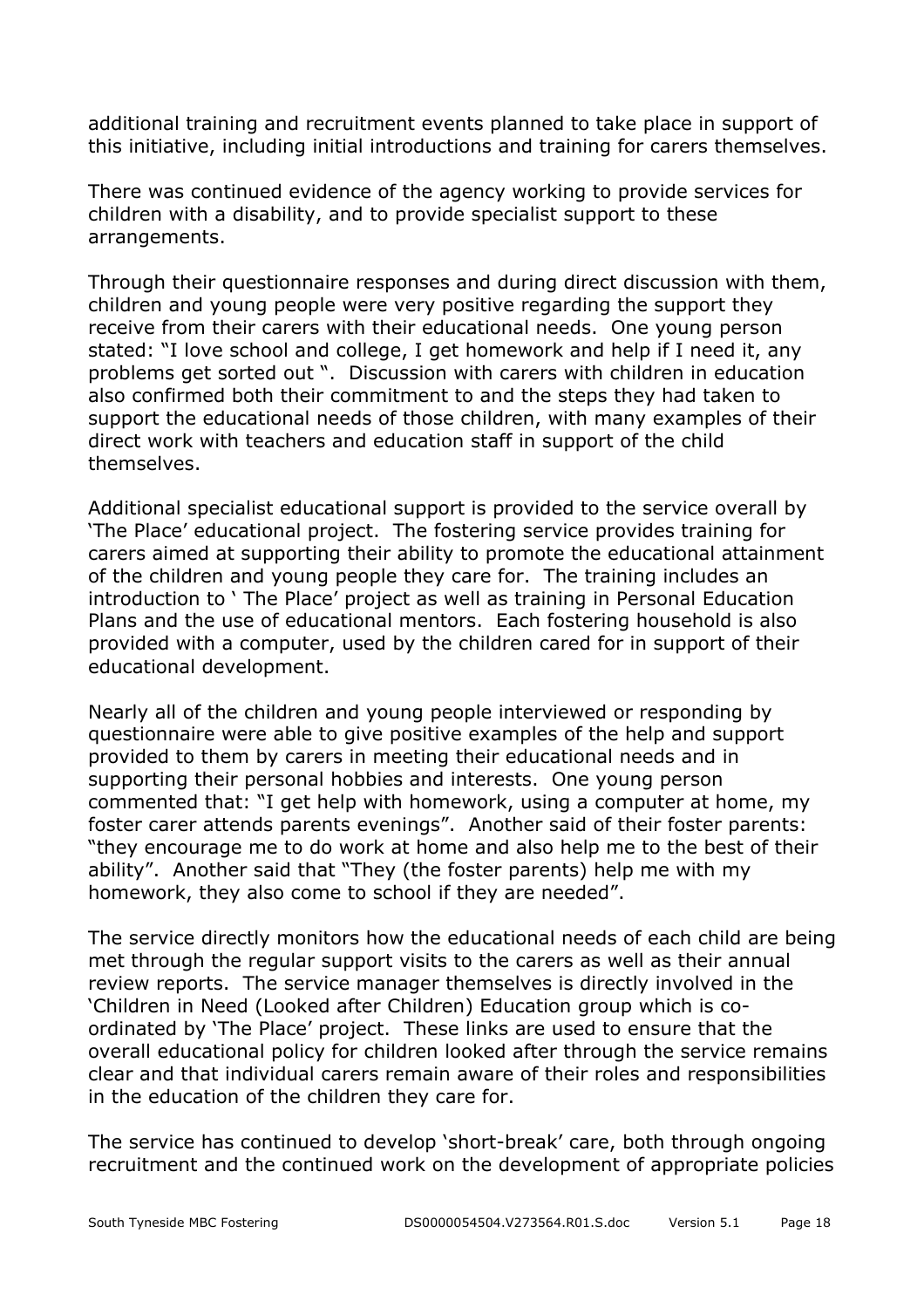and procedures for these carers. The service has increased the numbers of carers able to provide a respite/short break service. With these, the service ensures that the arrangements in place recognise that the parents are the main carers. Staff recruitment has allowed for a dedicated fostering officer to take key responsibility in this area of development on behalf of the service. There was good evidence of the improved links and joint working with the Children with Disability Service in support of this.

A number of carers interviewed confirmed that they had used respite and spoke positively about the benefits of this.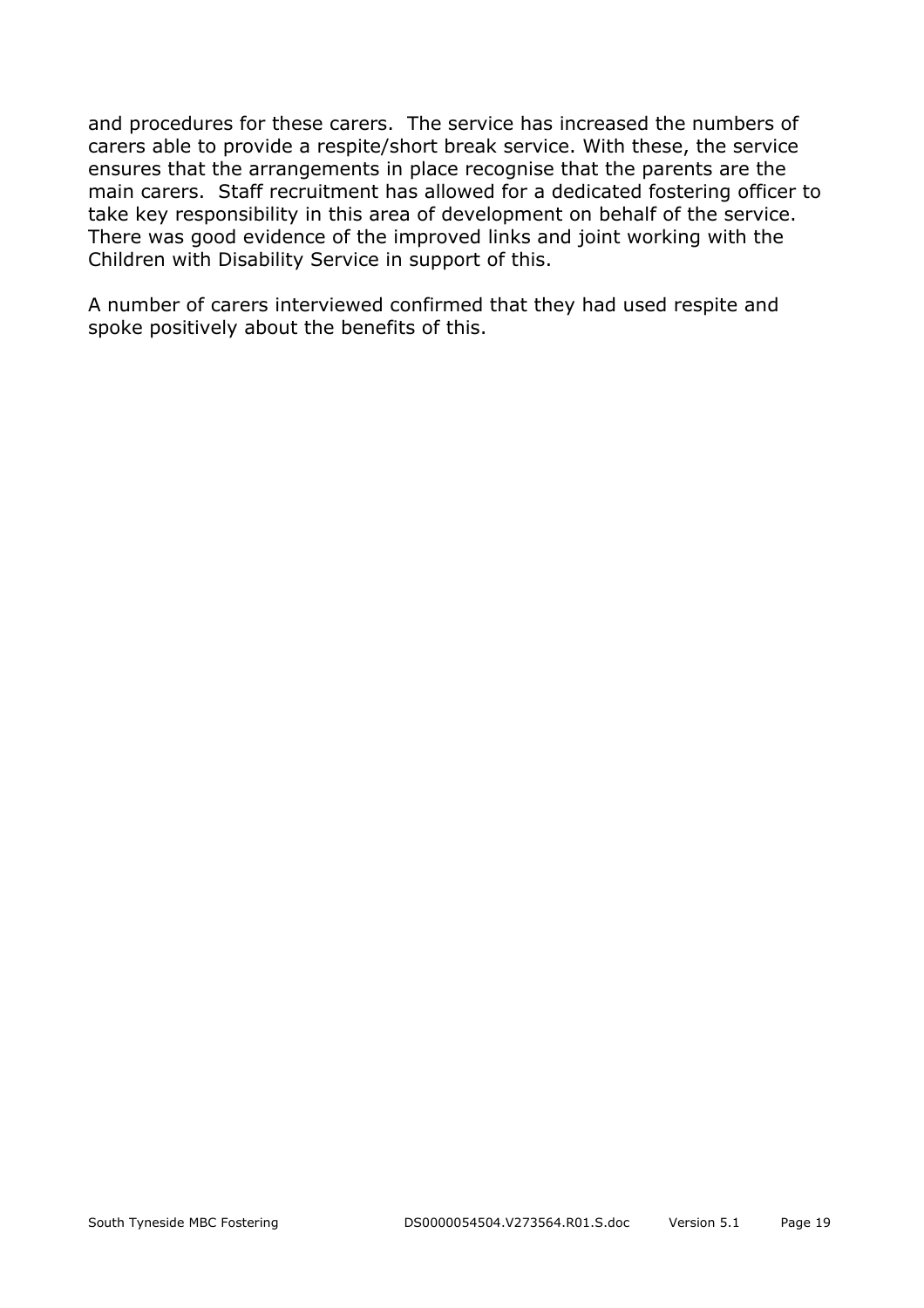## **Making a Positive Contribution**

#### **The intended outcomes for these Standards are:**

- The fostering service promotes contact arrangements for the child or young person. (NMS 10)
- The fostering service promotes consultation.(NMS 11)

#### **The Commission considers Standards 10 and 11 the key standards to be inspected at least once during a 12 month period.**

#### **JUDGEMENT – we looked at outcomes for the following standard(s):**

#### 10 and 11

The agency makes actively promotes and supports contact between children and their families and friends where this is appropriate. The arrangements put in place to seek children's views about their lives and the care they receive are effective.

#### **EVIDENCE:**

Contact arrangements for children are recorded and include any restrictions placed on them. The carers interviewed were aware of contact arrangements for the children in their care; a number of whom were involved in facilitating and/or supervising contact. Placing social workers confirmed that where restrictions in contact had been necessary they were happy with the way that the fostering service and the carers had managed these.

Children interviewed were also aware of the contact arrangements and of any restrictions placed on their contact with relatives and friends. One young person confirmed that their carers would always ask: "how did your contact go".

Those carers responding by questionnaire and interviewed were positive about contact arrangements and their involvement in them. When asked to describe what they did to help foster children maintain contact with their family, carers gave very positive descriptions. Examples included: " I encourage letter writing, birthday and Christmas cards and meeting up with the family through contact". Another stated: " I liaise efficiently with parents and siblings as much as possible at the beginning of the placement and always speak positively about the children. I try to ensure that contact is worthwhile and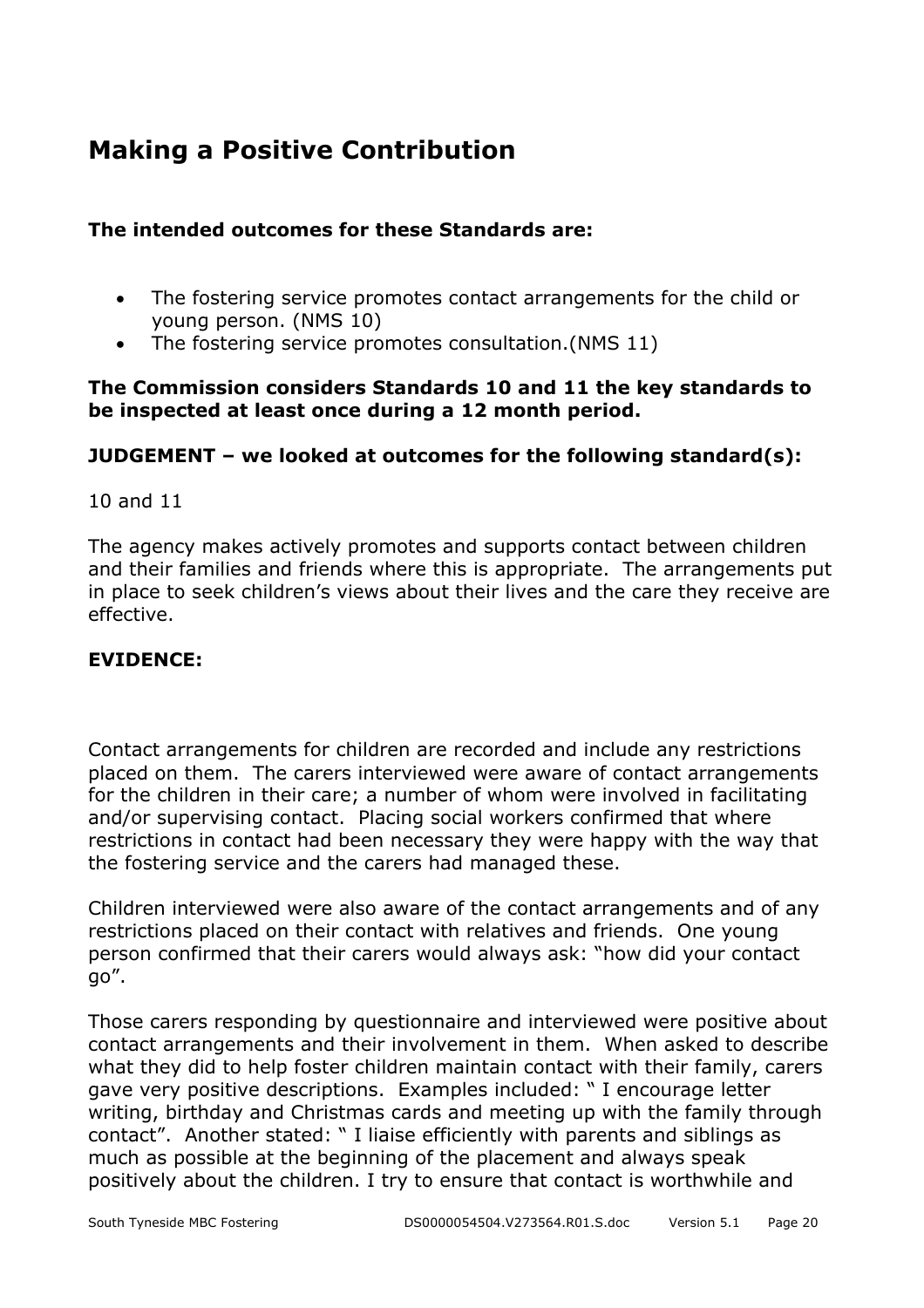healthy". Another said: "The older child is 17 and goes alone, I give bus fare and lunch money. I always show an interest in their contact"

There was also evidence of good support and advice from their supervising social workers. Overall, the service has good arrangements in place to actively encourage contact by children with their birth families, supported by their foster carers.

The agency has very good policies in place regarding consultation and has agreed systems for seeking the views of children placed. It provides children with information about the service through its children's guide. This has been revised with input from the Young People's Participation Officers to make it more 'user friendly'.

Positively, although some young people were unable to confirm that they had received their children's guide the majority of children responding by questionnaire or interviewed said that they had received a copy of it. However, current arrangements to provide this should be further reviewed to ensure that all young people do receive it and are aware of its purpose.

There was evidence within children's files and in discussion with children themselves, that their views are both promoted and presented at their own care review meetings. The service manager highlighted the re-introduction of the 'viewpoint' consultation system, allowing children and young people to present their views through an electronic questionnaire completed on their computer. The manager also highlighted the work of the Young People's Involvement Worker, who has visited young people placed outside the borough to personally encourage and support them in completing their 'viewpoint' contributions to their own care reviews.

Young People's Participation officers have also developed a website for looked after children. It is planned for the children's guide to the fostering service to be added to the website to further promote its availability and use.

Unfortunately, not all of the children interviewed or responding by questionnaire felt that they were well consulted by the agency about the service overall. Half of the children responding by questionnaire and some of those interviewed said that they had not been asked about the service. More positively, almost all of the children responding confirmed that they had been asked for their opinion about their carers by the fostering service.

Equally positively, almost all children interviewed or responding by questionnaire were able to confirm that their carers asked for their opinion either often or sometimes, with half of those responding able to identify positive changes that had occurred as a result of this consultation. Examples were given of positive changes to diet, recreation, health, pocket money, clothing and contact.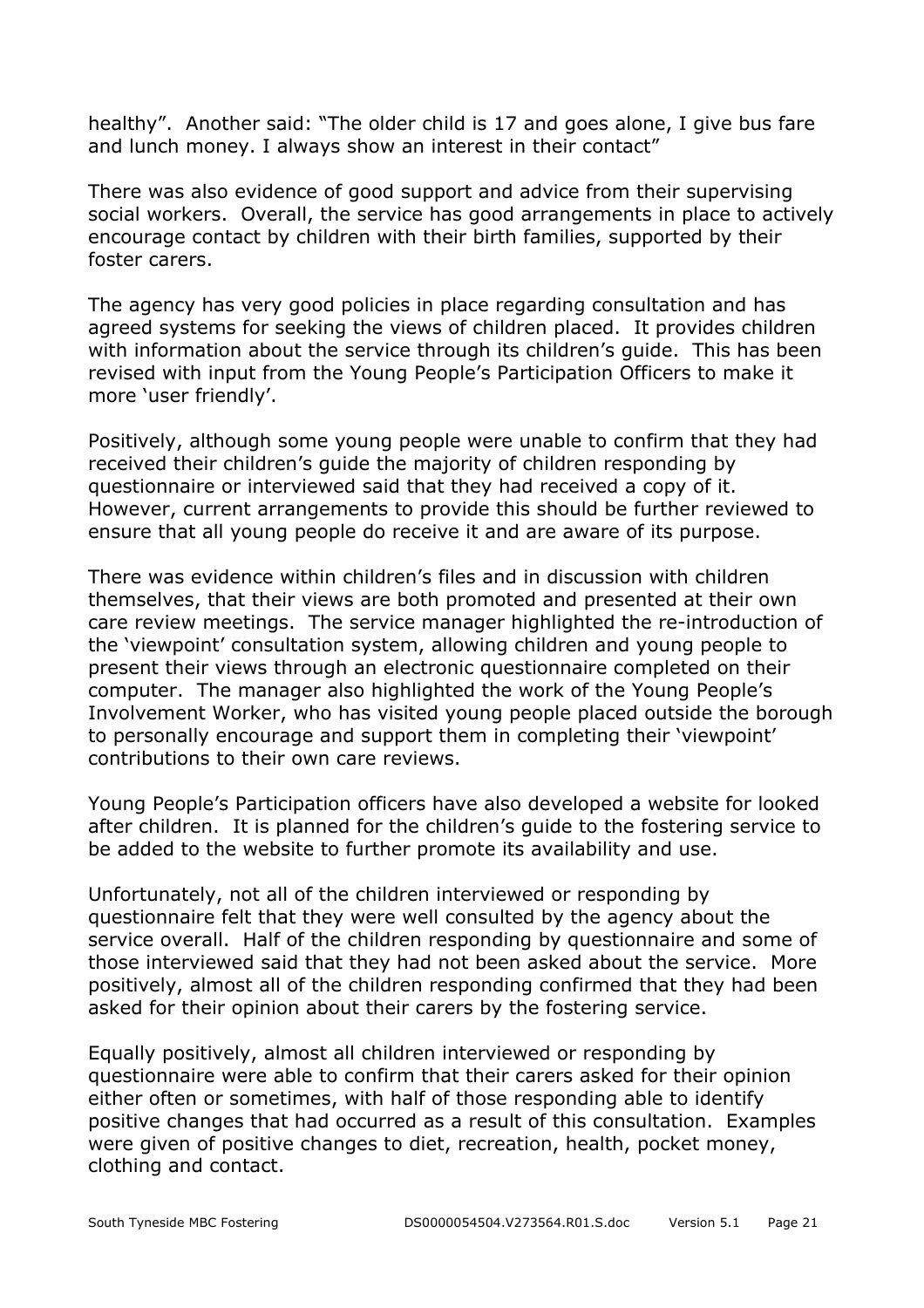The manager highlighted the use of quarterly newsletters to both share information and encourage the views of young people. A small consultative group including both of children in foster care and those that have recently left is also supported and encouraged by the service as a further means of gathering the views of children and young people. The service has also worked positively to fully establish their 'Children Who Foster' group to both consult with and provide support to the children of the foster carers themselves.

All carers interviewed or responding by questionnaire confirmed that they had regular contact with their supervising social worker and were very positive regarding the quality of this support. Positively, the vast majority confirmed that they had also been asked for their opinion regarding the service overall and how it is run. The service also supports a popular "drop-in" facility for carers. This is organised by members of the carers 'representatives group' who also meet regularly with senior managers to give their views and contribute to the ongoing development of the service.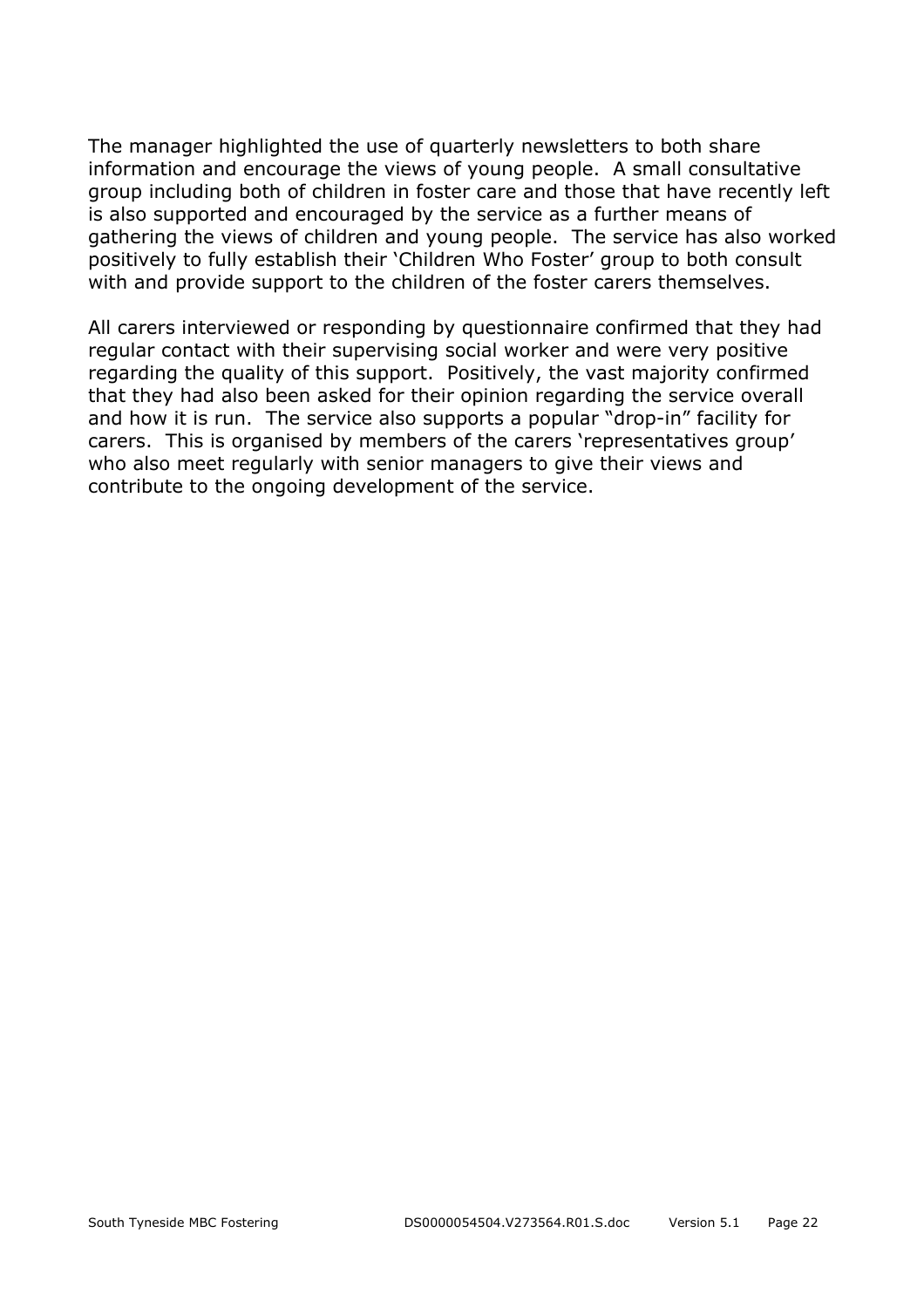## **Achieving Economic Wellbeing**

#### **The intended outcomes for these Standards are:**

- The fostering service prepares young people for adulthood.(NMS 14)
- The fostering service pays carers an allowance and agreed expenses as specified.(NMS 29)

#### **The Commission considers Standards 29 the key standard to be inspected at least once during a 12 month period.**

#### **JUDGEMENT – we looked at outcomes for the following standard(s):**

#### 14 and 29

The agency has good arrangements in place to prepare young people for adulthood. Appropriate and prompt payments are made to carers in accordance with its policies and procedures.

#### **EVIDENCE:**

The manager highlighted the protocol (revised in 2005) between the fostering, residential care and leaving care services. The protocol is aimed at ensuring that the services work effectively together to make the transition to independence for young people as seamless and supportive as possible. Managers from each service have liaised and developed a protocol to allow young people moving on to independence to benefit from access to a small number of 'taster flats', these allow a gradual introduction to independent living for these young people whilst allowing them to continue to benefit from the ongoing support of their foster carers.

The manager highlighted the ongoing development of the teenage fee paid scheme whose carers are particularly skilled at helping young people develop independence skills. Carers receive help and advice from their supervising social workers in preparing young people for independence. Training, specific to this role is provided by the agency with carers of older children encouraged to attend. The manager highlighted a recently introduced series of workshops aimed at further developing the advice and support available to carers of children of this age. Questionnaires have been developed for the use of carers and young people, the responses received from them will be used to help map and plan how the workshops will be run.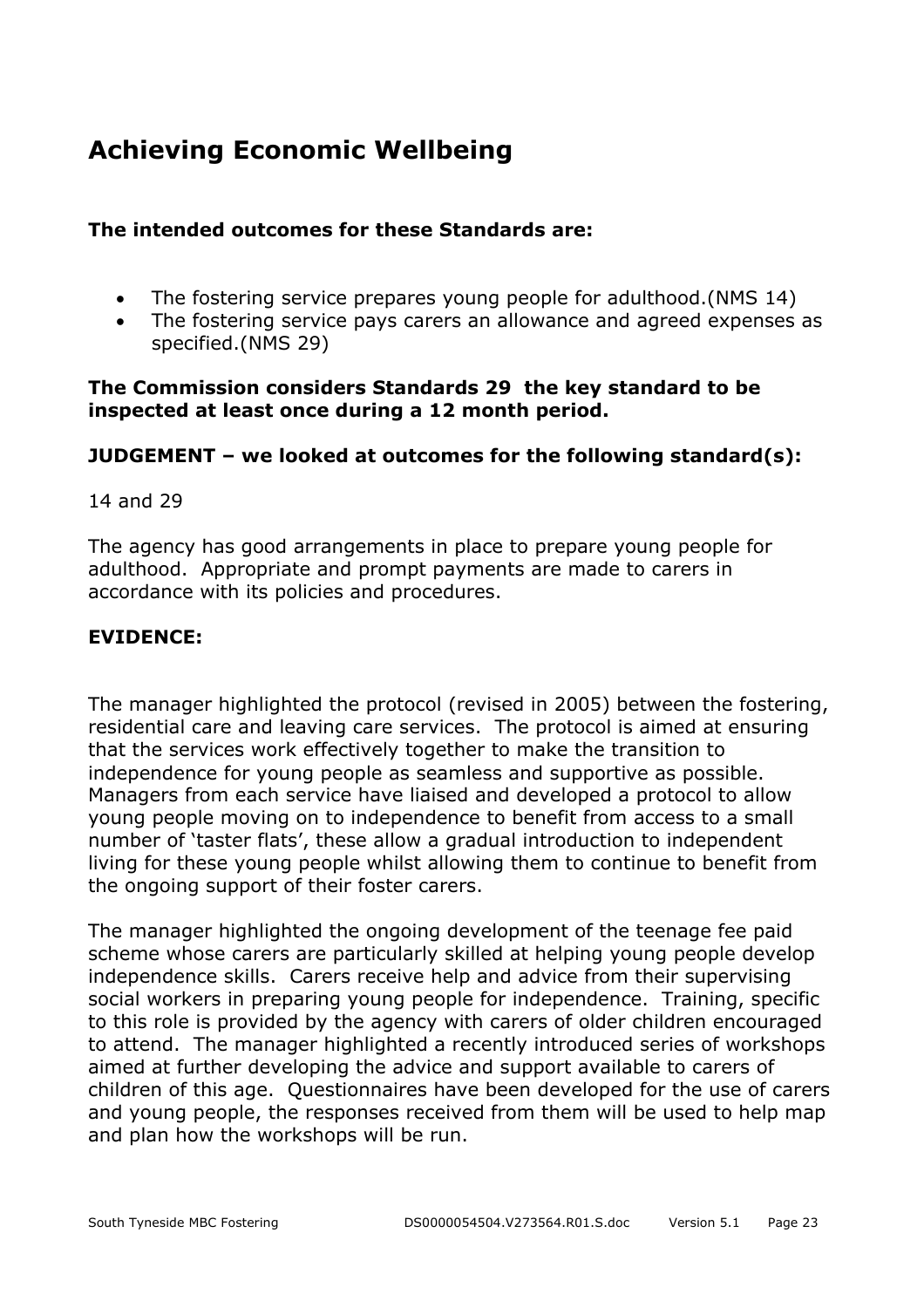Arrangements to ensure the regular review of care needs also ensure that when children reach 15 years of age they are allocated a worker from the Leaving Care Team and Independent Living Support Team where this is appropriate. Files examined provided good evidence of pathway plans being introduced at an appropriate age and subsequently being regularly reviewed and monitored.

During one home visit the foster carers highlighted how one young person cared for had been allocated a 'leaving care worker' at an appropriate age. They highlighted how the young person was benefiting from regular visits from this worker, who also liaised closely with the foster carers themselves to ensure good planning and information sharing in support of the young person.

Membership of the young person's consultation group includes some young people who have recently moved on from the fostering service. Their ongoing participation in the group allows them to give their views regarding arrangements put in place to support their preparation and transition into adulthood.

A number of questionnaire responses contained positive comments regarding the support available. One young person highlighted how they had been supported by their carers to find a part-time job and how they were encouraged to save for independent living. Another young person highlighted how their carers would ask them about and help them with "health, college, generally most things, what food I like, clothes, they are presently helping me to furnish my flat"

One placing social worker commented that the "carers provide a solid care package which is age appropriate and encourages her ability to move on to independence"

One foster carer provided their view that "the leaving care worker has been excellent"

During interviews carers confirmed that they receive prompt payments of allowances. There are policies and procedures available to staff and carers in respect of fostering allowances and payments to carers.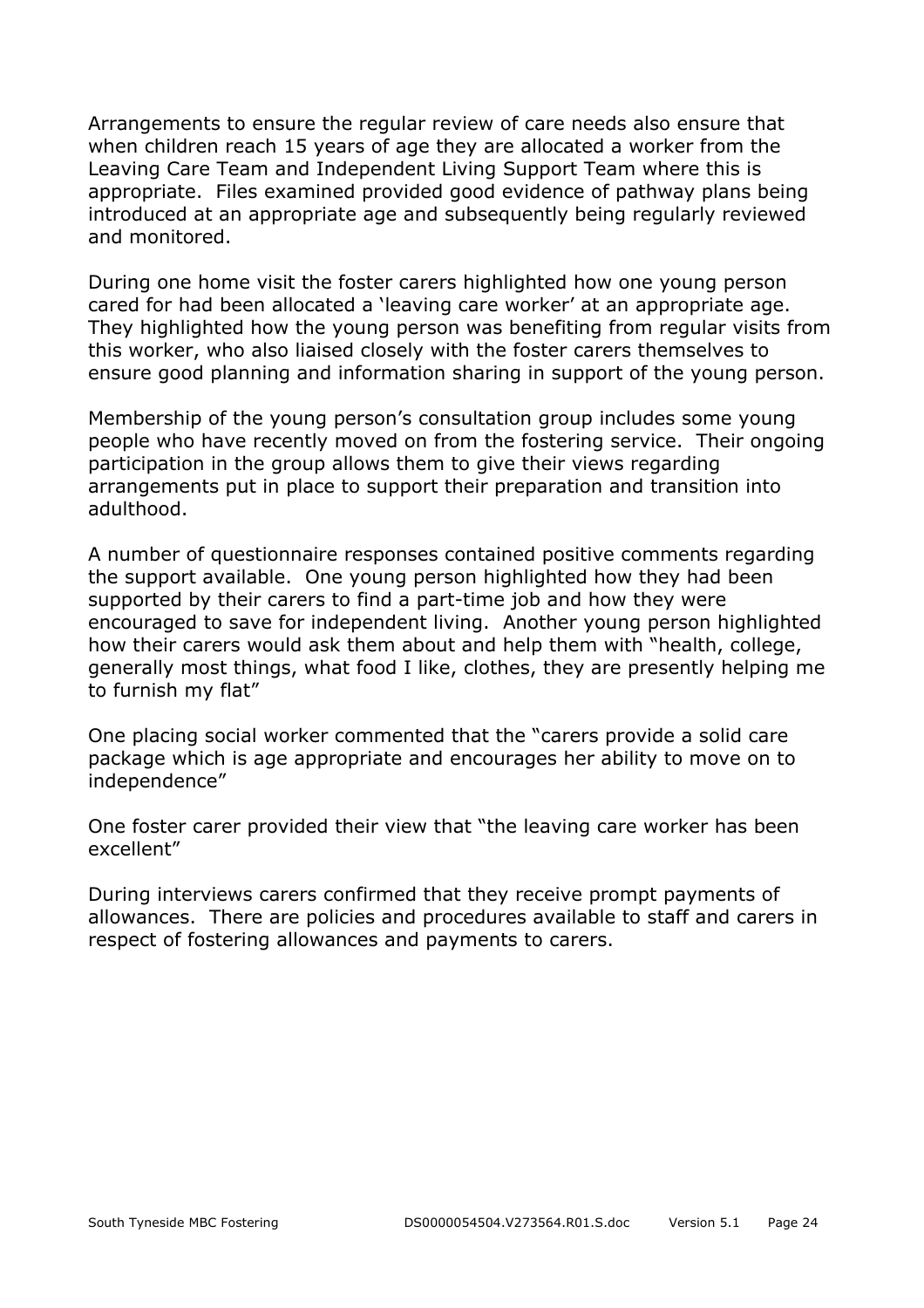## **Management**

#### **The intended outcomes for these Standards are:**

- There is a clear statement of the aims and objectives of the fostering service and the fostering service ensures that they meet those aims and objectives.(NMS 1)
- The fostering service is managed by those with the appropriate skills and experience. (NMS 2)
- The fostering service is monitored and controlled as specified. (NMS 4)
- The fostering service is managed effectively and efficiently.(NMS 5)
- Staff are organised and managed effectively.(NMS 16)
- The fostering service has an adequate number of sufficiently experienced and qualified staff.(NMS 17)
- The fostering service is a fair and competent employer.(NMS 18)
- There is a good quality training programme. (NMS 19)
- All staff are properly accountable and supported.(NMS 20)
- The fostering service has a clear strategy for working with and supporting carers.(NMS 21)
- Foster carers are provided with supervision and support.(NMS 22)
- Foster carers are appropriately trained.(NMS 23)
- Case records for children are comprehensive.(NMS 24)
- The administrative records are maintained as required.(NMS 25)
- The premises used as offices by the fostering service are suitable for the purpose.(NMS 26)
- The fostering service is financially viable. (NMS 27)
- The fostering service has robust financial processes. (NMS 28)
- Local Authority fostering services recognise the contribution made by family and friends as carers.(NMS 32)

#### **The Commission considers Standards 17, 21, and 24 the key standards to be inspected at least once during a 12 month period.**

#### **JUDGEMENT – we looked at outcomes for the following standard(s):**

1, 4, 5, 16, 17, 19, 20, 21, 22, 23, 24, 25 and 32

South Tyneside Fostering is an effectively managed service, held in high regard by its carers. It's team of dedicated, well experienced, qualified and skilled social work practitioners provide good quality supervision and support to its carers'. Management systems and records in use at the service are generally robust.

#### **EVIDENCE:**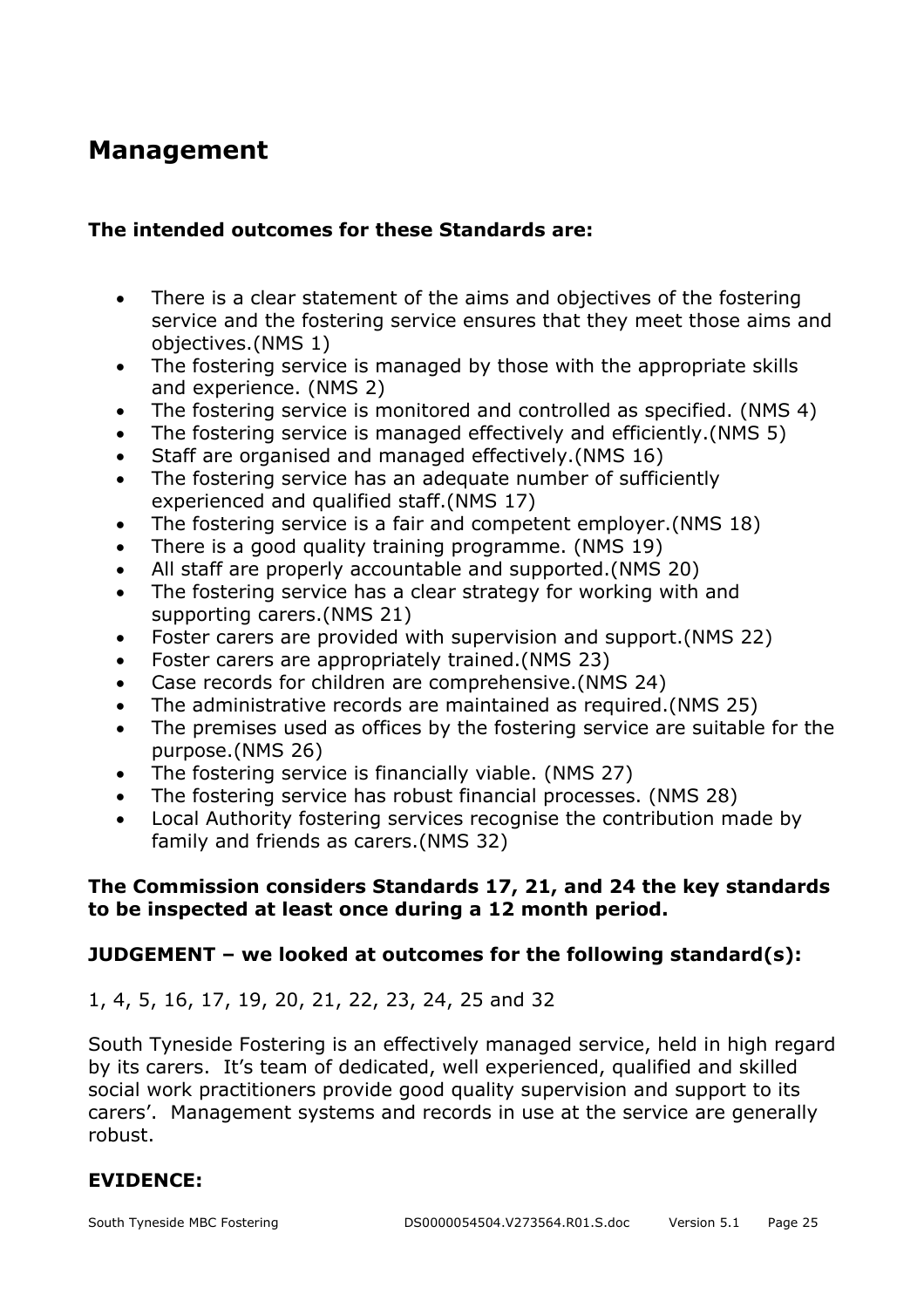South Tyneside Fostering has reacted positively to the good practice recommendations made at the last inspection and has worked to further improve those aspects of the service.

Staff files have been reviewed and updated to include all required information. The children's register has been reviewed to ensure that it complies with all matters listed in the Fostering service regulations. A system to follow up written references with telephone enquiries has been introduced. The service has continued in its positive attempts to improve placement choice through their ongoing recruitment drive, particularly the recruitment of carers from a broader range of ethnic communities. There was good evidence that the service has worked to ensure that the written information provided to Foster carer's in relation to children placed with them is regularly reviewed and updated. The agency is developing further the policies and procedures in place as well as the recruitment strategy in relation to short break carers. In addition, training for relatives and friends approved as foster carers has continued to be developed and positively promoted to them. Despite ongoing difficulties, the service has continued in its efforts to recruit a fostering panel member with educational experience.

The agency is held in high regard by its carers and provides good quality support and supervision to staff and carers alike. The overwhelming view of carers was that no changes were needs to improve the service. Through their comments carers highlighted the best things about the service as being the support they receive from their fostering officers, with most able to confirm that they were supported very well. Carers also highlighted good information sharing and consultation as strengths of the service, with their opinion regularly asked for. Carers were also positive about the good variety of training provided to them as well as the arrangements in place to support contact between children, their relatives and friends. The service has clear policies and procedures which outline how carers will be supported.

An examination of staff and carers files found that the agency operates a good system for supervising staff and carers, with information normally well recorded and presented. The manager uses information gathered to monitor the service against its Statement of Purpose and Schedule 7 of the Fostering Services Regulations 2002. An overall examination of records, discussion with staff, carers, children, questionnaire responses all provided good evidence that the service has been managed and monitored efficiently and effectively.

Administrative records were found to contain all significant information relevant to the operation of the service required by the regulations. There was good evidence of these being used by the manager to assist in the monitoring of the service overall. Notifications of significant events occurring within the service continue to be made. Arrangements to ensure that these are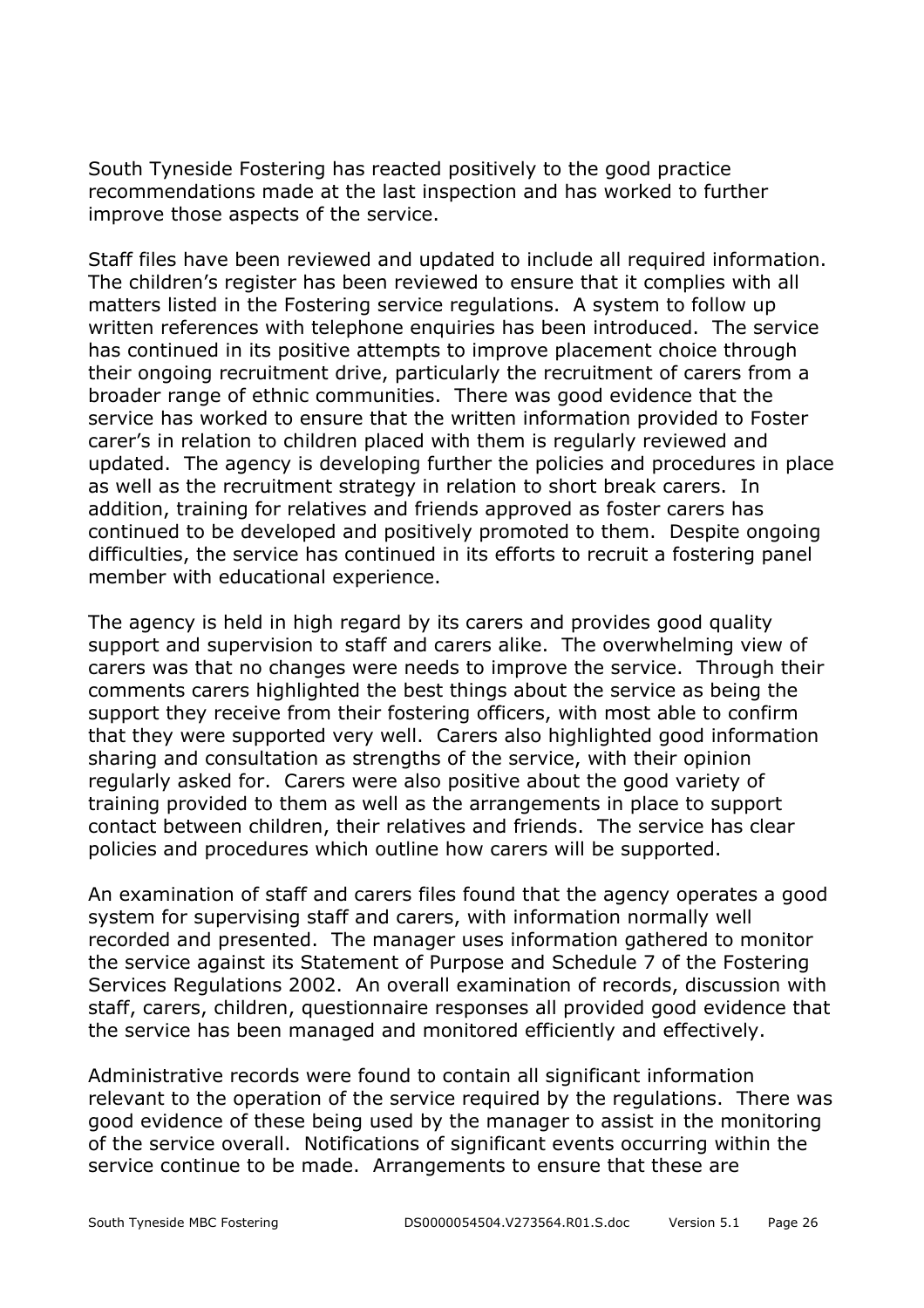forwarded to the commission were reviewed and confirmed. The policies and procedures used by the service are based firmly on the National Minimum Standards and associated regulations for Fostering Services.

Foster Care Agreements reviewed by the inspector were found to be compliant with Regulation 28 (Schedule 5 checklist). Some examples of these agreements not being signed buy the carers themselves were highlighted to the manager for their action. It was also recommended that copies of foster placement agreements for each child should also be maintained within the files of the carers themselves.

Carers confirmed this through their pre-inspection questionnaire responses and individual interviews that receive a comprehensive handbook and supplementary written guidance regarding the service overall and their role within it.

The current Statement of Purpose (SoP) describing the service has been subject to annual review. The manager confirmed the arrangements in place to ensure that this, along with previous inspection reports are made available for the benefit and information of placing social workers. Most placing social workers responding through their questionnaires stated that they had access to the SoP and previous inspection reports. The service has continued to ensure that young people receive a copy of the Children's Guide, most young people were able to confirm that they had access to it and were aware of its purpose.

The manager regularly monitors the individual workloads of supervising social workers. The effectiveness of the service overall has been further improved by the filling of previously vacant posts. An examination of staff personnel files confirmed that they are experienced, well-qualified and skilled social work practitioners.

The views of carers indicated that the staff team have worked with flexibility and commitment to ensure that the service has been provided to a good standard. Although there is an appropriate level of clerical and administrative support, the manager confirmed that some appointments although effective are currently temporary, with this situation continuing to be reviewed. Staff provided positive comments regarding the levels of personal support, supervision and appraisal. Positive views were also received regarding the support provided through their participation in regular team meetings, one of which was attended by the inspector during these visits.

The retention of experienced staff and carers by the service is good. The service maintains detailed information in respect of its carers. The overall recruitment drive to increase the number of carers is continuing. Procedures by which carers are initially assessed are sound and are regularly reviewed. .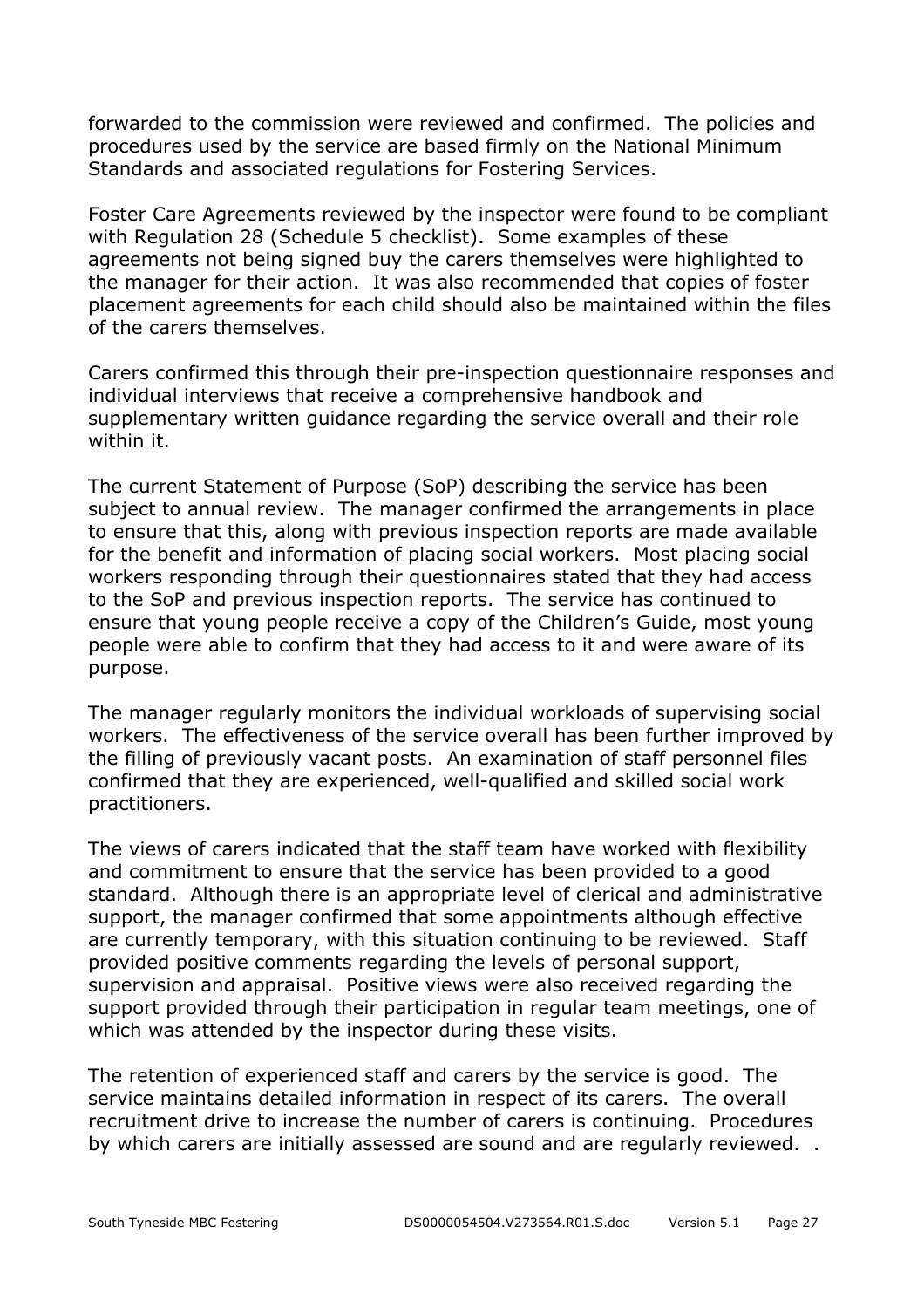The arrangements by which the continued approval of each carer is reviewed annually have been further improved through the use of independent reviewing officers. Occasional examples of delays to annual reviews were noted and fed back to the service manager. With one example they confirmed that the absence through illness of the reviewing officer had contributed to this, they also reported positively that a 'cover' arrangement had now been put in place to minimise any future delays. Discussion with carers also provided good examples of the direct support provided by the fostering service social workers in assisting them both to access and gain advice from the child's social worker.

The agency has an established and comprehensive training programme, with the service positively promoting the attendance of carers. A number of cares have successfully completed NVQ training since the previous inspection. Interviews with carers provided a number of examples of the positive impact of this training on their understanding of care issues and improvements in their care practice. Carers themselves spoke very positively both of the variety and value of the training provided. The training co-ordinator has taken time to visit and consult with other fostering services and has used the information gathered to further develop the training programme for relative carers and encourage their individual participation.

The manager highlighted the commitment of the part-time training coordinator who had worked flexibly and arranged their working hours to maximise their availability to the benefit of foster carers and the service overall.

Some child-care support is available to cares to facilitate attendance at training events, however one example of limited access to the provided crèche was fed back to the manager for their review. The programme provides some joint training opportunities for carers and their supervising social workers. There were also examples of the training of carers being presented by the social workers themselves. The individual training needs of carers as well as their participation in training is monitored both by their supervising social workers and through their annual review meetings. Staff members employed by the service who were interviewed during the inspection were positive about the training opportunities provided to them to support their skills and professional development.

Although occasional gaps were evident in the LAC documentation needed to ensure that the care needs of each child are identified and met, there was extensive evidence that carers, their supervising social workers, managers and reviewing officers are pro-active in monitoring the provision of this required documentation by placing social workers and are requesting that any documents outstanding be provided. With most children's files examined there was good evidence of regular monitoring of recorded information by the managers of the placing social workers, however one example of a file which had not been reviewed for a period of two years was highlighted to the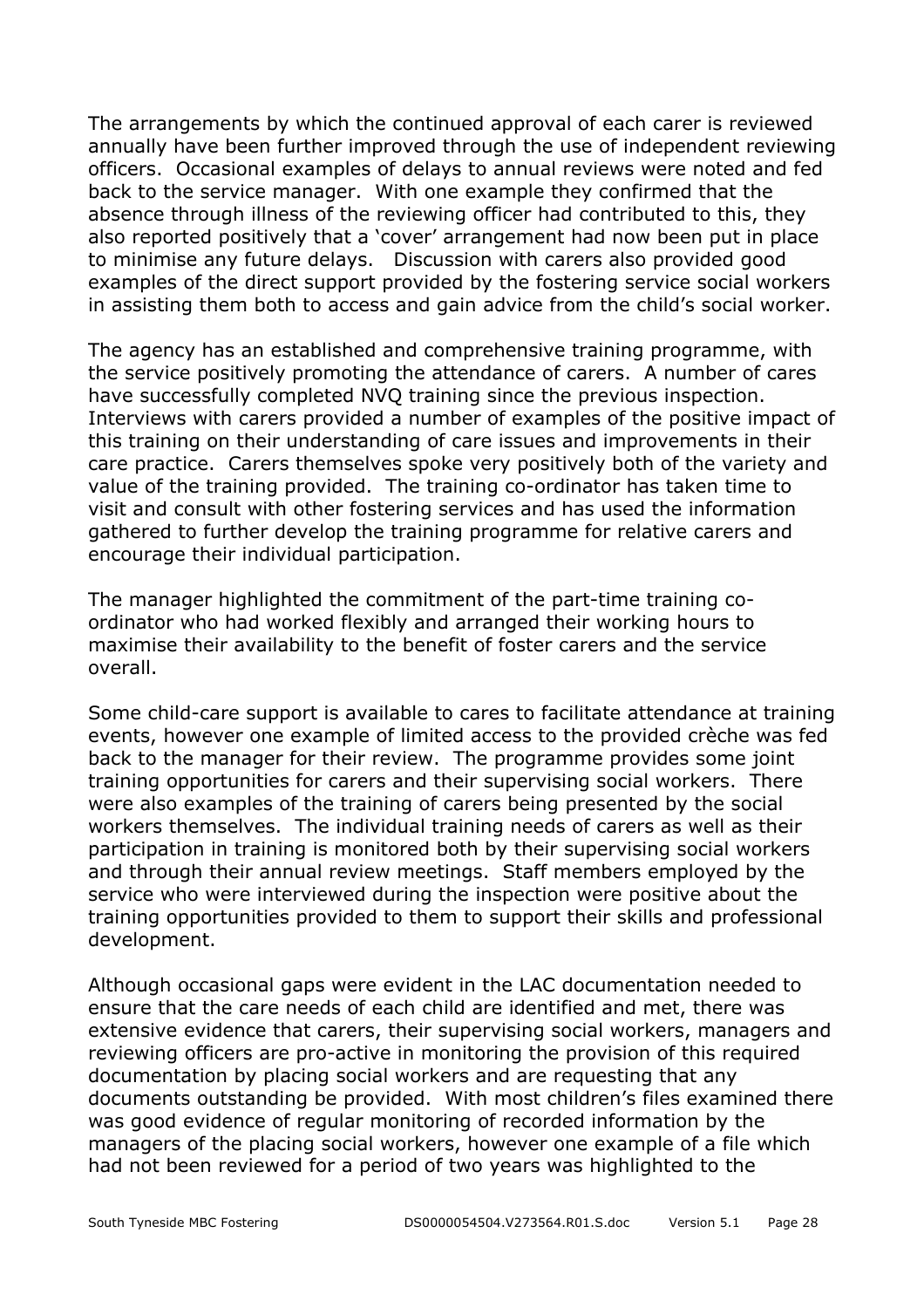manager of the fostering service for their information. Some of the files contained evidence that visits to children placed by their own social worker were not occurring regularly, this was also confirmed also by the views of some children and young people themselves.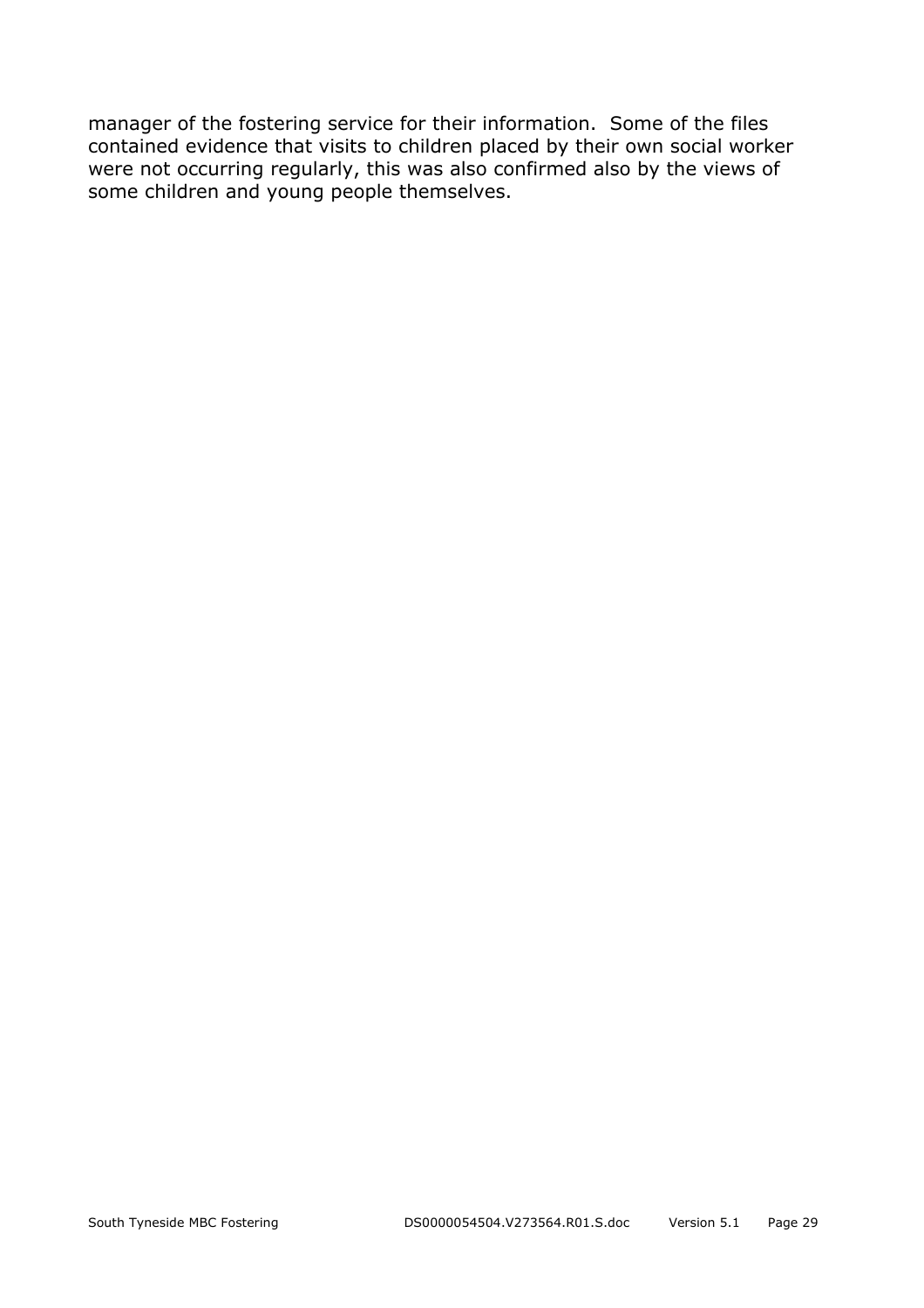# **SCORING OF OUTCOMES**

This page summarises the assessment of the extent to which the National Minimum Standards for Fostering Services have been met and uses the following scale.

**4** Standard Exceeded (Commendable) **3** Standard Met (No Shortfalls) **2** Standard Almost Met (Minor Shortfalls) **1** Standard Not Met (Maior Shortfalls)

**2** Standard Almost Met (Minor Shortfalls) **1** Standard Not Met (Major Shortfalls)

"X" in the standard met box denotes standard not assessed on this occasion "N/A" in the standard met box denotes standard not applicable

| <b>BEING HEALTHY</b>          |                | <b>ACHIEVING ECONOMIC</b> |                |
|-------------------------------|----------------|---------------------------|----------------|
| <b>Standard No</b>            | <b>Score</b>   | <b>WELLBEING</b>          |                |
| 12                            | 3              | <b>Standard No</b>        | <b>Score</b>   |
|                               |                | 14                        | 3              |
| <b>STAYING SAFE</b>           |                | 29                        | 3              |
| <b>Standard No</b>            | <b>Score</b>   |                           |                |
| 3                             | 3              | <b>MANAGEMENT</b>         |                |
| 6                             | 3              | <b>Standard No</b>        | <b>Score</b>   |
| 8                             | $\frac{3}{3}$  | 1                         | 3              |
| 9                             |                | $\overline{\mathbf{2}}$   | Χ              |
| 15                            | $\overline{3}$ | 4                         | $\overline{3}$ |
| 30                            | 3              | 5                         | $\frac{3}{3}$  |
|                               |                | 16                        |                |
| <b>ENJOYING AND ACHIEVING</b> |                | 17                        | $\overline{3}$ |
| <b>Standard No</b>            | <b>Score</b>   | 18                        | X              |
| $\overline{\mathbf{z}}$       | 3              | 19                        | $\overline{3}$ |
| 13                            | 3              | 20                        | $\overline{3}$ |
| 31                            | $\overline{3}$ | 21                        | $\frac{3}{3}$  |
|                               |                | 22                        |                |
| <b>MAKING A POSITIVE</b>      |                | 23                        | $\overline{3}$ |
| <b>CONTRIBUTION</b>           |                | 24                        | $\overline{3}$ |
| <b>Standard No</b>            | <b>Score</b>   | 25                        | $\overline{3}$ |
| 10                            | 3              | 26                        | X              |
| 11                            | 3              | 27                        | Χ              |
|                               |                | 28                        | Χ              |
|                               |                | 32                        | $\overline{3}$ |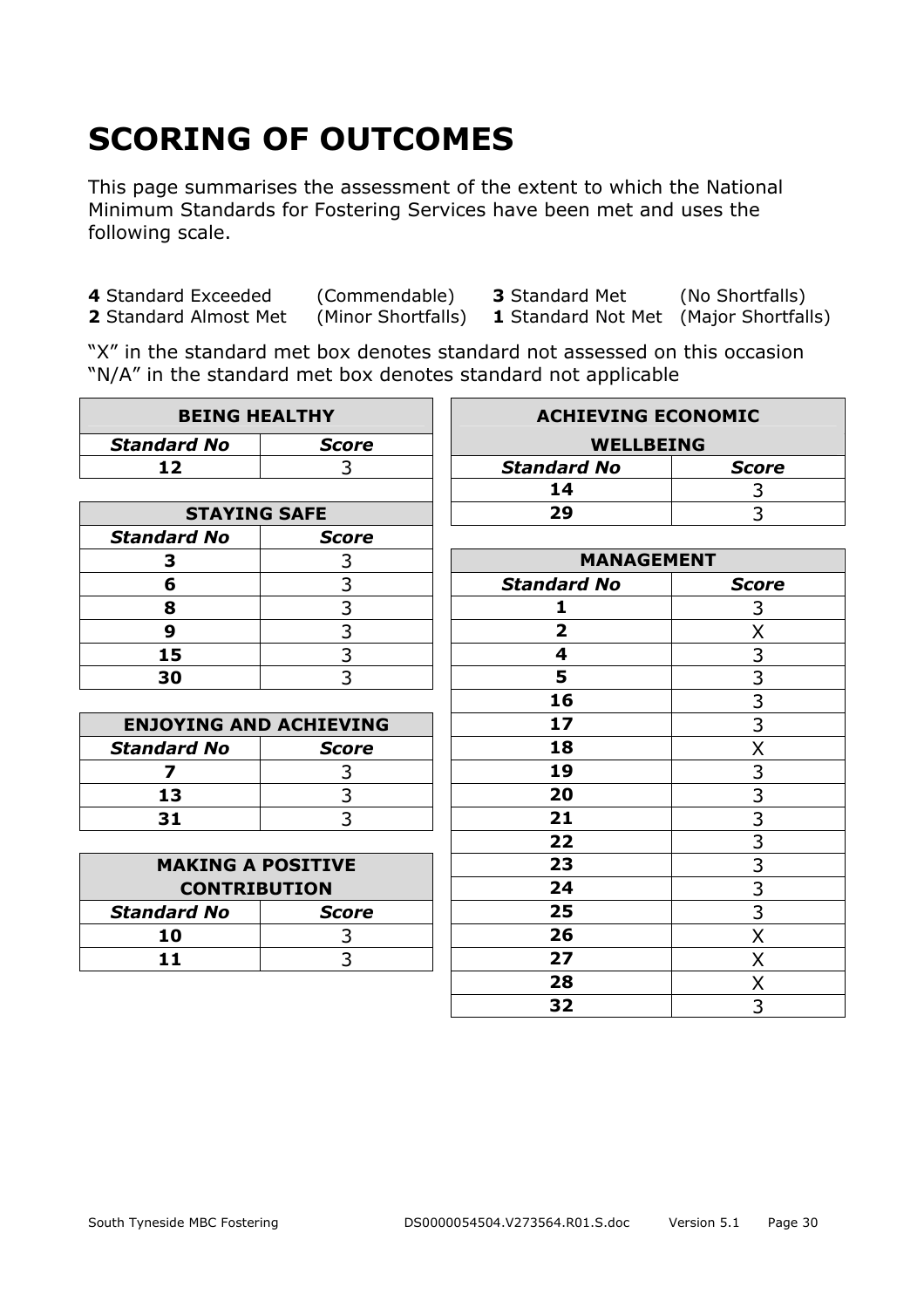#### **STATUTORY REQUIREMENTS**

This section sets out the actions, which must be taken so that the registered person/s meets the Care Standards Act 2000, Fostering Services Regulations 2002 and the National Minimum Standards. The Registered Provider(s) must comply with the given timescales.

| No. | Standard    | Regulation | Requirement                                                                                                                                                  | Timescale  |
|-----|-------------|------------|--------------------------------------------------------------------------------------------------------------------------------------------------------------|------------|
|     |             |            |                                                                                                                                                              | for action |
|     | <b>FS21</b> | 35         | Children placed with the service<br>should be visited regularly by<br>their own social worker and<br>asked for their opinion about the<br>care they receive. | 01/10/06   |

#### **RECOMMENDATIONS**

These recommendations relate to National Minimum Standards and are seen as good practice for the Registered Provider/s to consider carrying out.

| No. | Refer to<br>Standard | <b>Good Practice Recommendations</b>                                                                                                                                                                                                           |
|-----|----------------------|------------------------------------------------------------------------------------------------------------------------------------------------------------------------------------------------------------------------------------------------|
|     | FS <sub>8</sub>      | When placing children with carers, their social workers and<br>staff at the agency should ensure that carers are given all<br>the written information they need to care for children<br>successfully and safely.                               |
| 2.  | FS <sub>8</sub>      | The service should continue to work to ensure that<br>sufficient placement choice exists for children who are<br>placed. The service should continue its work to recruit<br>more carers from a range of ethnic communities and<br>backgrounds. |
| 3.  | FS <sub>8</sub>      | Copies of foster placement agreements should be<br>maintained within the files of the child's carers                                                                                                                                           |
|     | <b>FS11</b>          | Ensure that children are consulted regarding their view on<br>how well the agency is working to meet their needs.                                                                                                                              |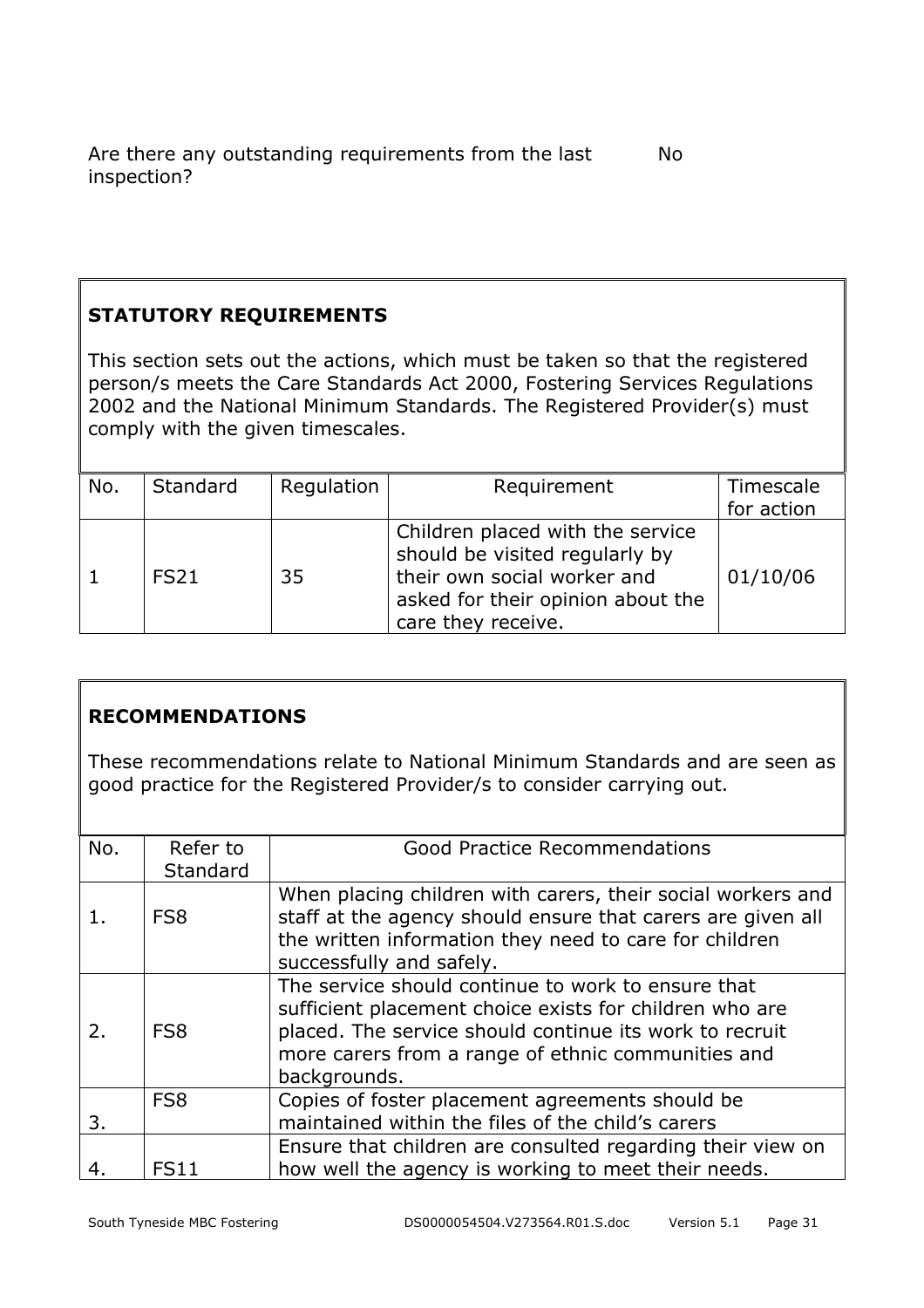| 5. | <b>FS16</b> | Arrangements to manage the work of the training officer<br>as well as the administrative support available within the<br>service should be reviewed to ensure that this support is<br>provided as effectively as possible.                                                                  |
|----|-------------|---------------------------------------------------------------------------------------------------------------------------------------------------------------------------------------------------------------------------------------------------------------------------------------------|
| 6. | <b>FS21</b> | Managers of placing social workers should effectively<br>monitor that they are visiting the children placed regularly<br>and are asking them for their opinion about the care they<br>receive.                                                                                              |
|    | <b>FS30</b> | The agency should pursue its plan to increase the overall<br>membership and expertise of the fostering panel should be<br>implemented. Minutes from panel meetings would benefit<br>from the inclusion of more detail regarding individual<br>contributions to the decision making process. |